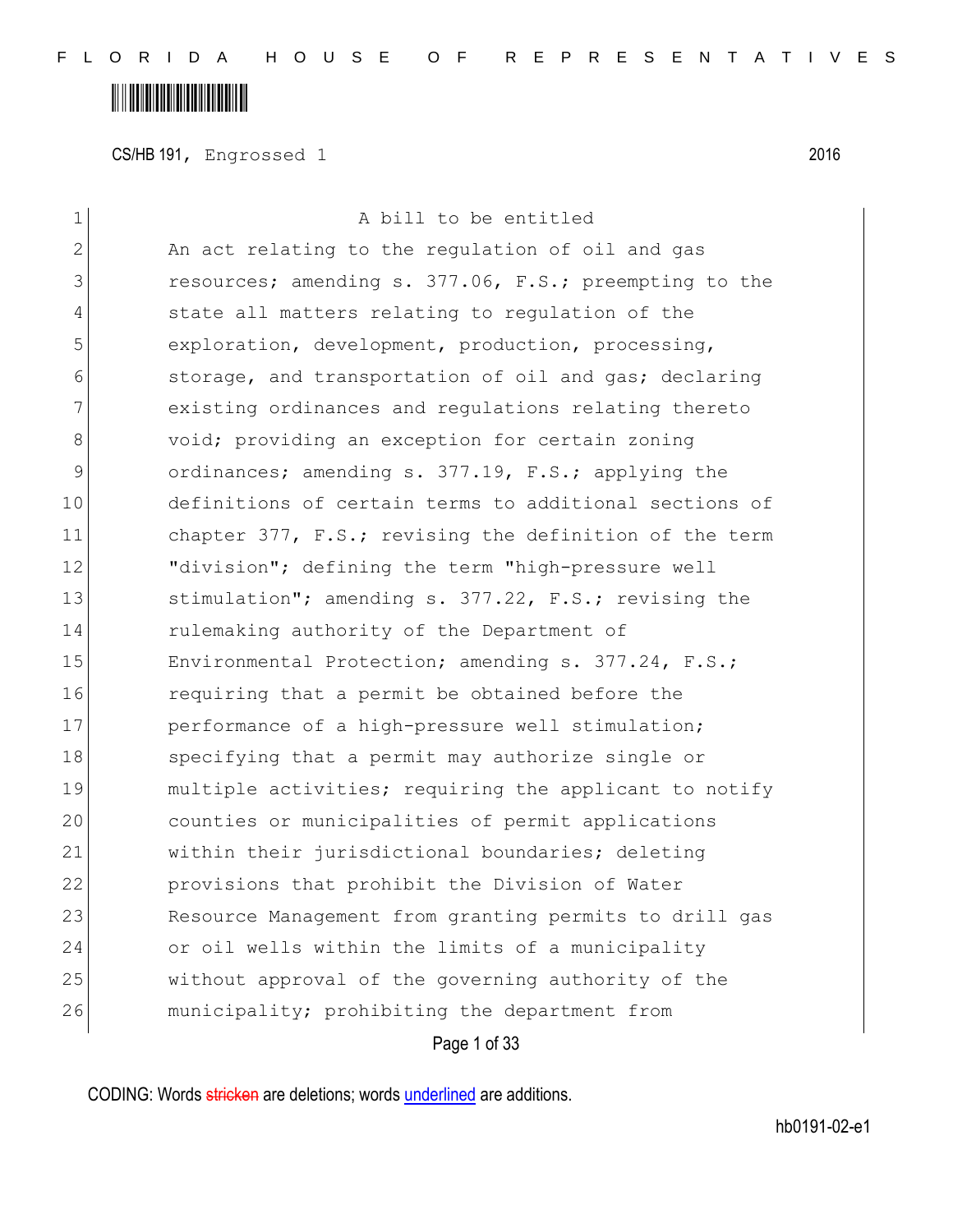#### <u> A Alban Martin Alban II</u>

CS/HB 191, Engrossed 1 2016

27 approving permits for high-pressure well stimulation 28 until certain rules are adopted and take effect; 29 requiring legislative ratification of such rules; 30 amending s. 377.241, F.S.; requiring the division to 31 give consideration to and be guided by additional 32 criteria when issuing permits; amending s. 377.242, 33 F.S.; authorizing the department to issue permits for 34 the performance of a high-pressure well stimulation; 35 revising permit requirements to specify that 36 permitholders agree not to prevent certain division 37 inspections; amending s. 377.2425, F.S.; requiring an 38 applicant or operator to provide surety that 39 performance of a high-pressure well stimulation will 40 be conducted in a safe and environmentally compatible 41 manner; creating s. 377.2436, F.S.; requiring the 42 department to conduct a study on high-pressure well 43 stimulation; providing study criteria; requiring the 44 department's findings from the study to be submitted 45 to the Governor and Legislature and posted on the 46 department's website; prohibiting the department from 47 adopting rules until the study is submitted to the 48 Legislature; requiring the department to adopt rules 49 ander certain conditions by a specified date; amending 50 s. 377.37, F.S.; increasing the maximum amount of a 51 civil penalty; creating s. 377.45, F.S.; requiring the 52 department to designate the national chemical

Page 2 of 33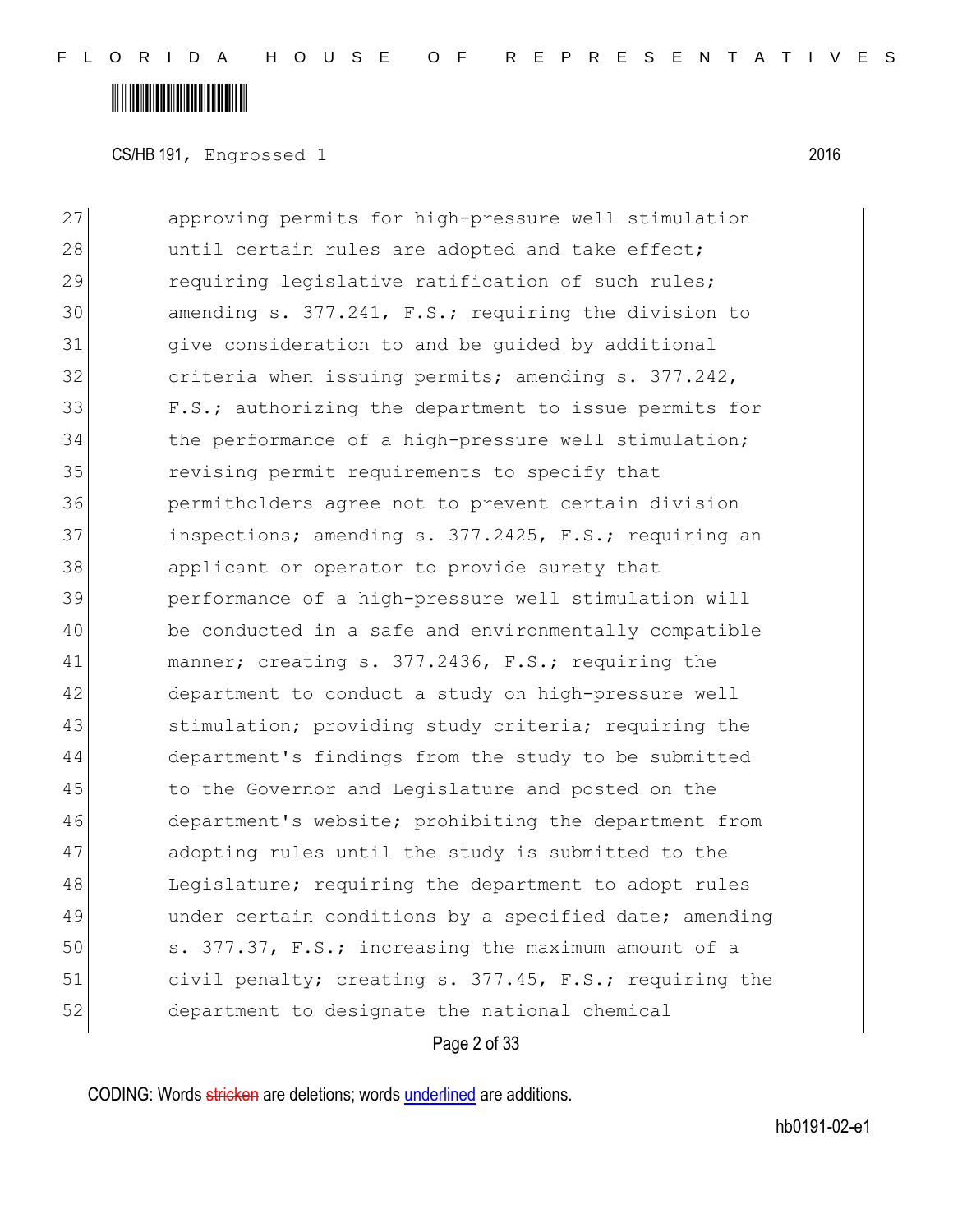### <u> A Alban Martin Alban II</u>

CS/HB 191, Engrossed 1 2016

Page 3 of 33 53 disclosure registry as the state's registry; requiring 54 service providers, vendors, and well owners or 55 operators to report certain information to the 56 department; requiring the department to report certain 57 information to the national chemical registry; 58 requiring the national chemical disclosure registry to 59 provide certain information to the department if it is 60 unable to make the information public; providing 61 applicability; requiring the department to adopt 62 rules; amending ss. 377.07, 377.10, 377.243, and 63 377.244, F.S.; conforming provisions to changes made 64 by the act; providing an appropriation; providing an 65 effective date. 66 67 Be It Enacted by the Legislature of the State of Florida: 68 69 Section 1. Section 377.06, Florida Statutes, is amended to 70 read: 71 377.06 Public policy of state concerning natural resources 72 of oil and gas; preemption.-73 (1) It is hereby declared the public policy of this state 74 to conserve and control the natural resources of oil and gas in 75 this state, and the products made from oil and gas in this 76 state; to prevent waste of natural resources; to provide for the 77 protection and adjustment of the correlative rights of the 78 owners of the land in which the natural resources lie, of the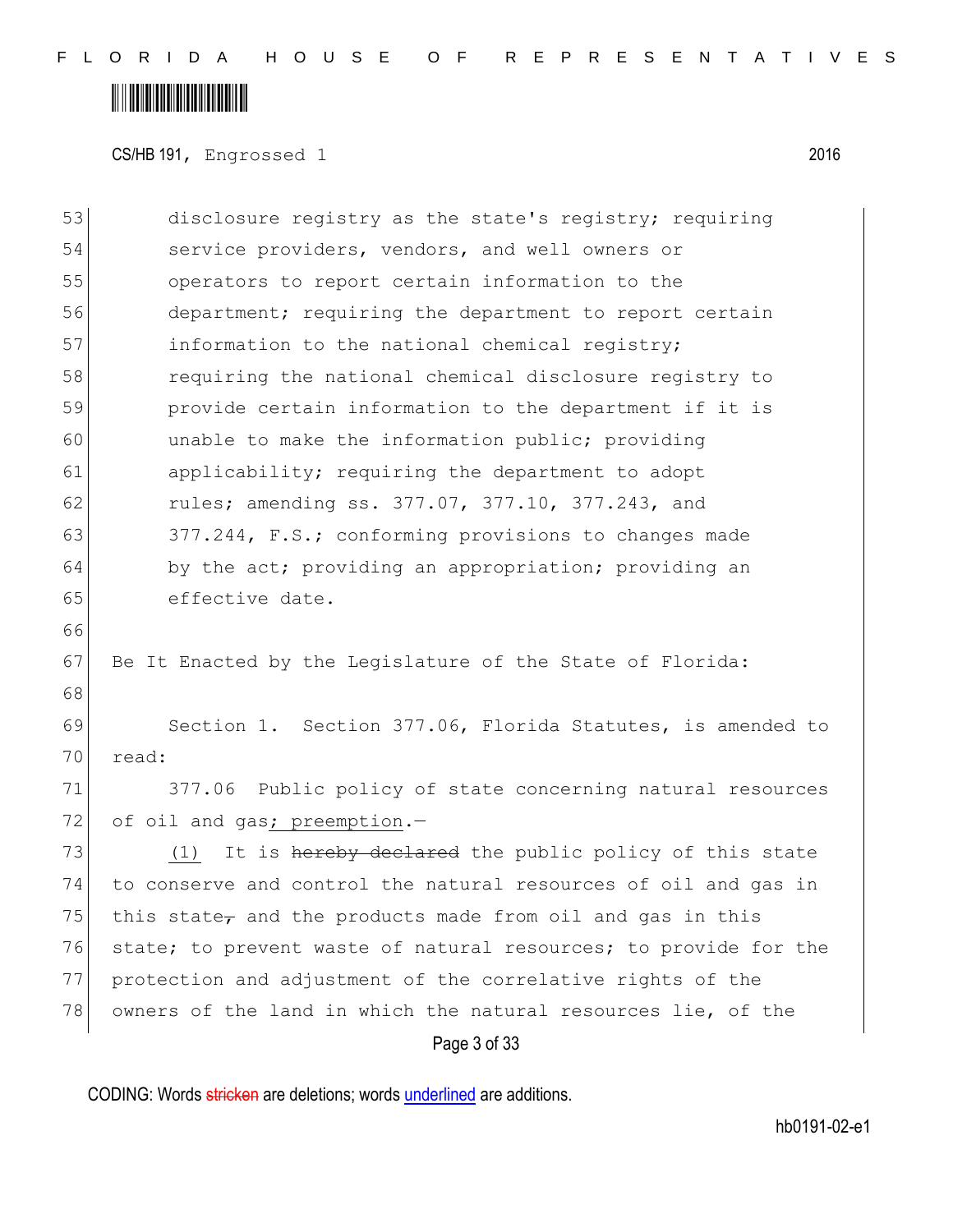### 

CS/HB 191, Engrossed 1 2016

79 owners and producers of oil and gas resources and the products 80 made from oil and gas, and of others interested in these 81 resources and products; and to safeguard the health, property, 82 and public welfare of the residents of this state and other 83 interested persons and for all purposes indicated by the 84 provisions in this section.

85 (2) Further, It is the public policy of this state 86 declared that underground storage of natural gas is in the 87 public interest because underground storage promotes 88 conservation of natural gas,  $\div$  makes gas more readily available 89 to the domestic, commercial, and industrial consumers of this 90 state, and allows the accumulation of large quantities of gas 91 in reserve for orderly withdrawal during emergencies or periods 92 of peak demand. It is not the intention of this section to 93 limit, restrict, or modify in any way the provisions of this 94 law.

Page 4 of 33 95 (3) The Legislature declares that all matters relating to 96 the regulation of the exploration, development, production, 97 processing, storage, and transportation of oil and gas are 98 preempted to the state, to the exclusion of all existing and 99 future ordinances or regulations relating thereto adopted by any 100 county, municipality, or other political subdivision of the 101 state. All such ordinances or regulations are hereby declared  $102$  void as a matter of law, including those that impose a 103 moratorium or effect a ban on one or more of these activities. A 104 county or municipality may, however, adopt and enforce zoning or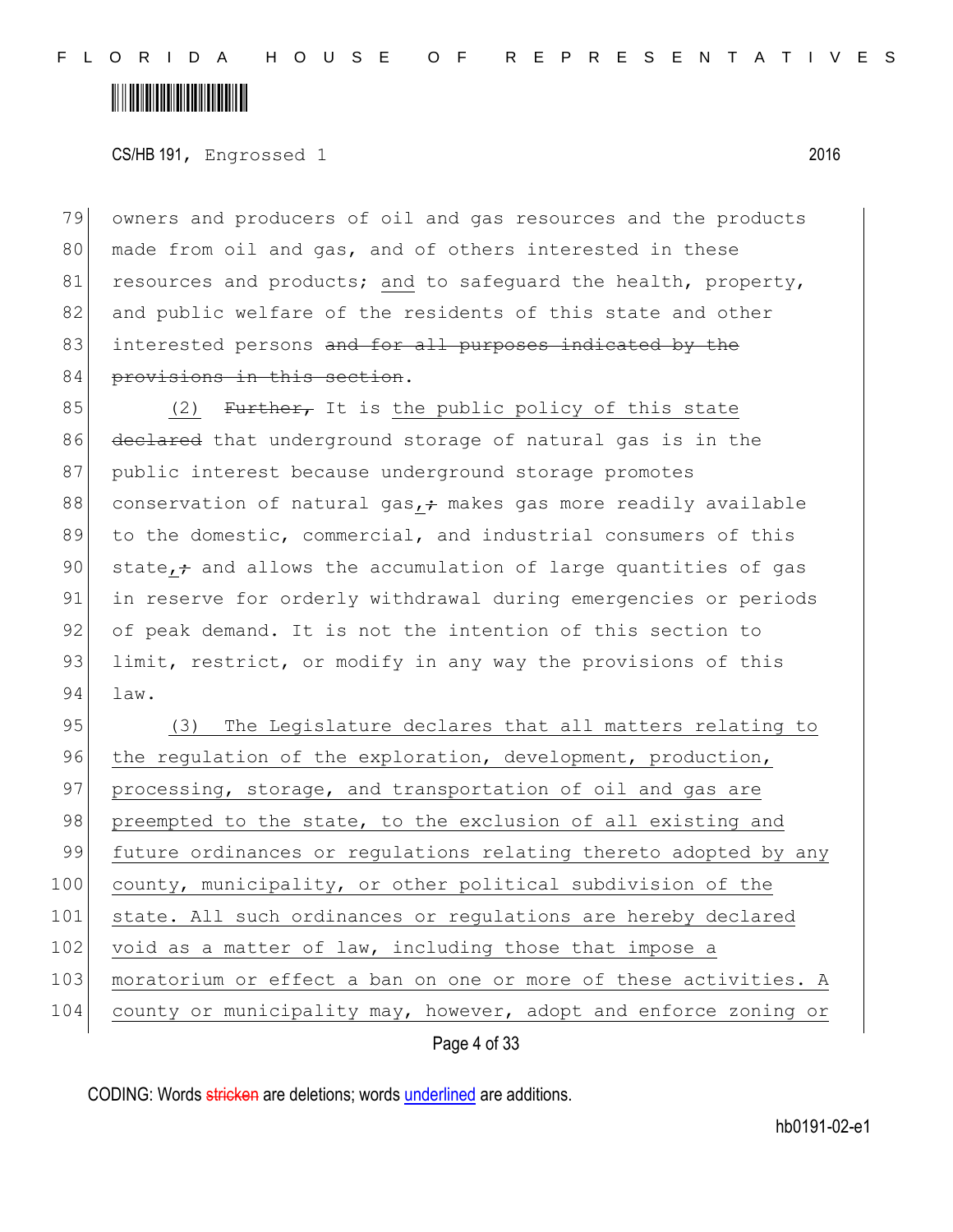### 

CS/HB 191, Engrossed 1 2016

Page 5 of 33 105 land use requirements which affect the use of property for the 106 exploration, development, production, processing, storage, or 107 transportation of oil and gas, with the exception of geophysical 108 operations pursuant to s. 377.2424(3), so long as such zoning or 109 land use requirements would not impose a moratorium on, 110 effectively prohibit, or inordinately burden one or more of 111 these activities on a subject property. 112 Section 2. Section 377.19, Florida Statutes, is amended to 113 read: 114 377.19 Definitions.—As used in ss. 377.06, 377.07, and 115 377.10-377.45 377.10-377.40, the term: 116 (1) "Completion date" means the day, month, and year that 117 a new productive well, a previously shut-in well, or a 118 temporarily abandoned well is completed, repaired, or 119 recompleted and the operator begins producing oil or gas in 120 commercial quantities. 121 (2) "Department" means the Department of Environmental 122 Protection. 123 (3) "Division" means the Division of Water Resource 124 Management of the Department of Environmental Protection. 125 (4) "Field" means the general area that is underlaid, or 126 appears to be underlaid, by at least one pool. The term includes 127 the underground reservoir, or reservoirs, containing oil or gas, 128 or both. The terms "field" and "pool" mean the same thing if 129 only one underground reservoir is involved; however, the term 130 "field," unlike the term "pool," may relate to two or more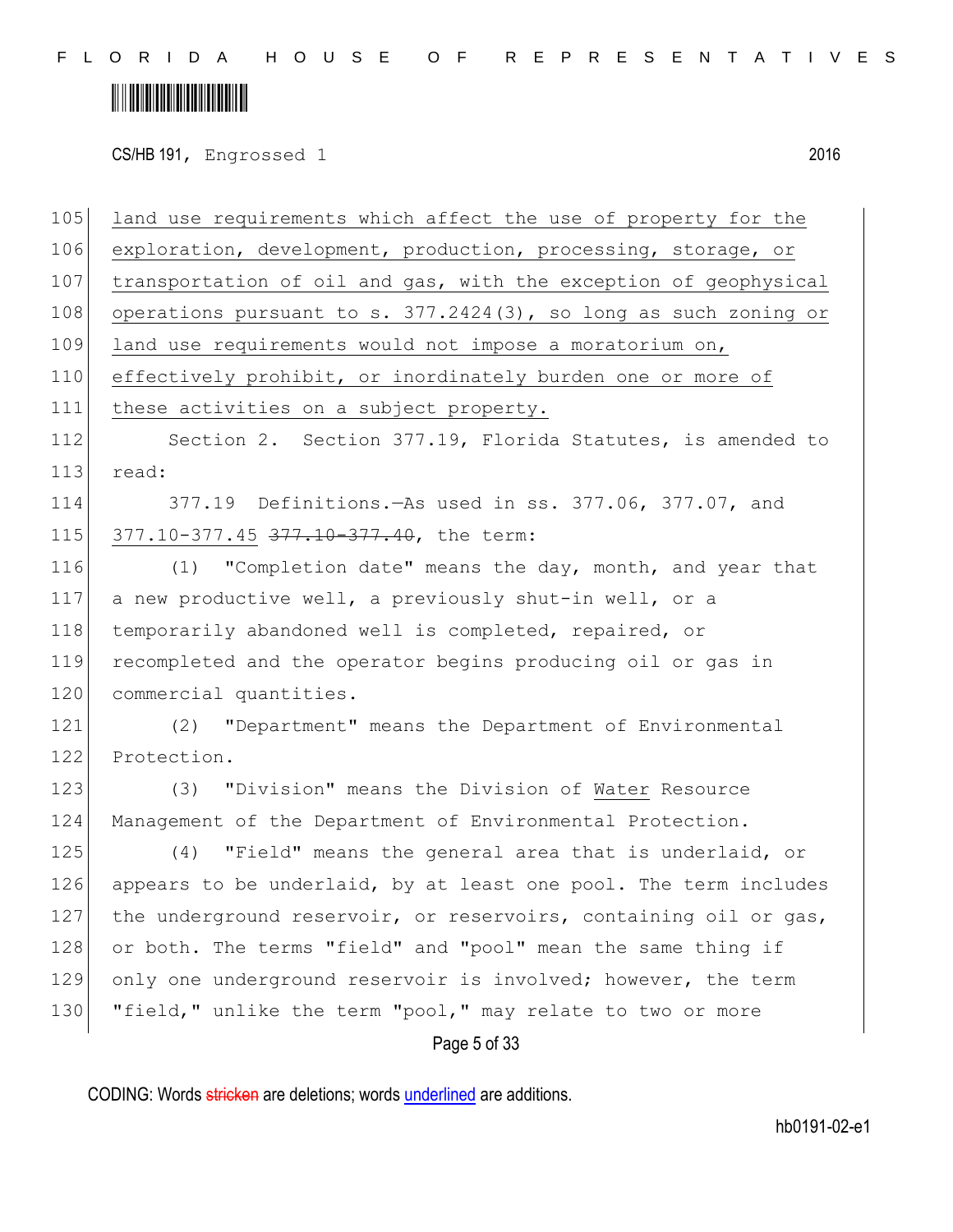CS/HB 191, Engrossed 1 2016

131 pools.

132 (5) "Gas" means all natural gas, including casinghead gas, 133 and all other hydrocarbons not defined as oil in subsection (16)  $134 \frac{+15}{-15}$ .

 (6) "High-pressure well stimulation" means all stages of a well intervention performed by injecting fluids into a rock formation at high pressure that exceeds the fracture gradient of 138 the rock formation in order to propagate fractures in such formation to increase production at an oil or gas well by improving the flow of hydrocarbons from the formation into the wellbore. The term does not include well stimulation or conventional workover procedures that may incidentally fracture 143 the formation near the wellbore.

144  $(7)$  (6) "Horizontal well" means a well completed with the 145 wellbore in a horizontal or nearly horizontal orientation within 146 10 degrees of horizontal within the producing formation.

 $(8)$   $(7)$  "Illegal gas" means gas that has been produced 148 within the state from any well or wells in excess of the amount allowed by any rule, regulation, or order of the division, as distinguished from gas produced within the State of Florida from a well not producing in excess of the amount so allowed, which 152 is "legal gas."

153 (9)<del>(8)</del> "Illegal oil" means oil that has been produced within the state from any well or wells in excess of the amount allowed by rule, regulation, or order of the division, as distinguished from oil produced within the state from a well not

Page 6 of 33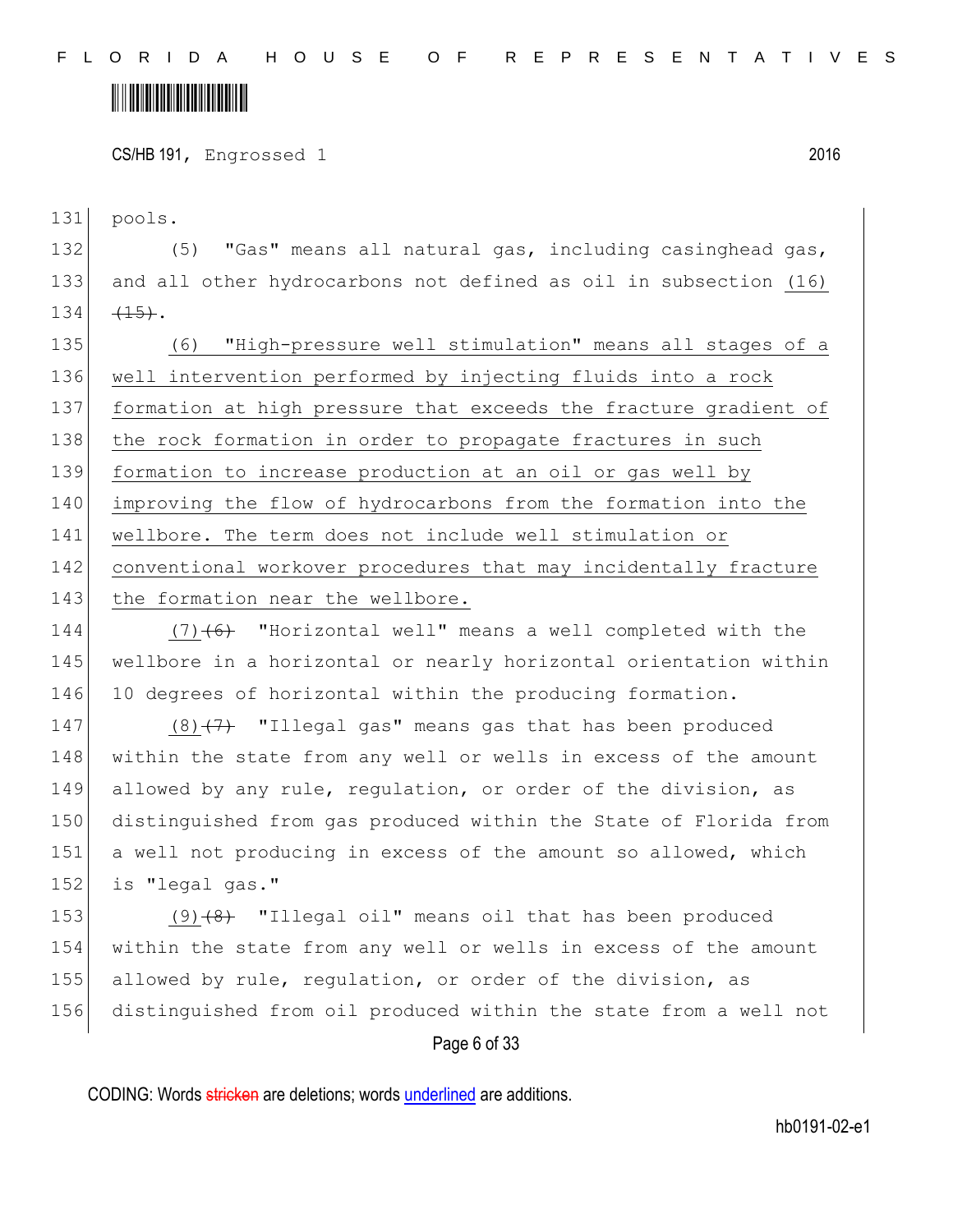CS/HB 191, Engrossed 1 2016

157 producing in excess of the amount so allowed, which is "legal 158 oil."

159  $(10)$   $(9)$  "Illegal product" means a product of oil or gas, 160 any part of which was processed or derived, in whole or in part, 161 from illegal gas or illegal oil or from any product thereof, as 162 distinguished from "legal product," which is a product processed 163 or derived to no extent from illegal oil or illegal gas.

164 (11)<del>(10)</del> "Lateral storage reservoir boundary" means the 165 projection up to the land surface of the maximum horizontal 166 extent of the gas volume contained in a natural gas storage 167 reservoir.

168  $(12)$   $(11)$  "Native gas" means gas that occurs naturally 169 within this state and does not include gas produced outside the 170 state, transported to this state, and injected into a permitted 171 natural gas storage facility.

172  $(13)$   $(12)$  "Natural gas storage facility" means an 173 underground reservoir from which oil or gas has previously been 174 produced and which is used or to be used for the underground 175 storage of natural gas, and any surface or subsurface structure, 176 or infrastructure, except wells. The term also includes a right 177 or appurtenance necessary or useful in the operation of the 178 facility for the underground storage of natural gas, including 179 any necessary or reasonable reservoir protective area as 180 designated for the purpose of ensuring the safe operation of the 181 storage of natural gas or protecting the natural gas storage 182 facility from pollution, invasion, escape, or migration of gas,

Page 7 of 33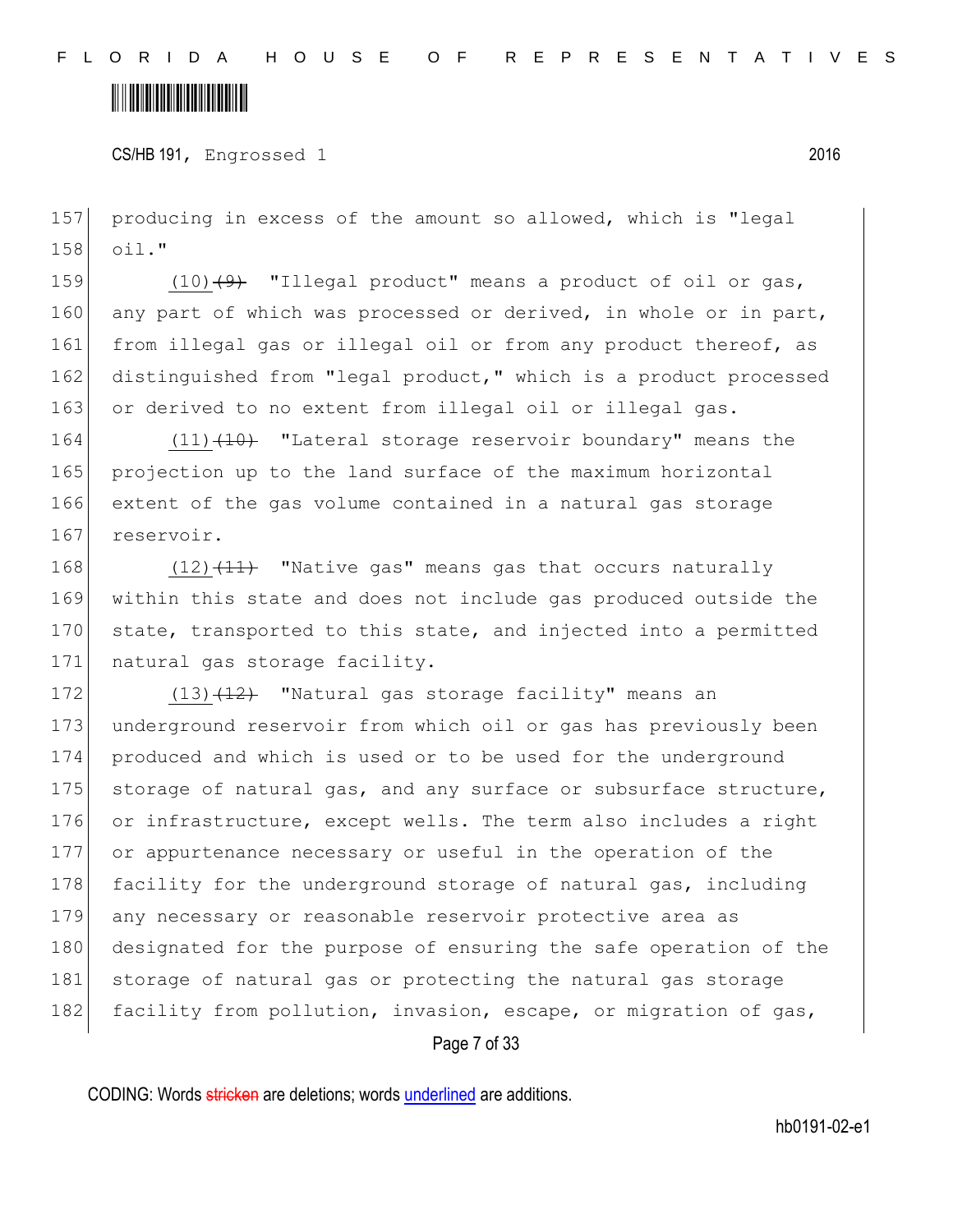### <u> Alban Alban Alban Alban A</u>

CS/HB 191, Engrossed 1 2016

183 or any subsequent extension thereof. The term does not mean a 184 transmission, distribution, or gathering pipeline or system that 185 is not used primarily as integral piping for a natural gas 186 storage facility.

187 (14) (14) Watural gas storage reservoir" means a pool or 188 field from which gas or oil has previously been produced and 189 which is suitable for or capable of being made suitable for the 190 injection, storage, and recovery of gas, as identified in a 191 permit application submitted to the department under s. 192 377.2407.

193 (15) (14) "New field well" means an oil or gas well 194 completed after July 1, 1997, in a new field as designated by 195 the Department of Environmental Protection.

196 (16) (15) "Oil" means crude petroleum oil and other 197 hydrocarbons, regardless of gravity, which are produced at the 198 well in liquid form by ordinary production methods, and which 199 are not the result of condensation of gas after it leaves the 200 reservoir.

 $201$  (17) $\left(16\right)$  "Oil and gas" has the same meaning as the term 202 "oil or gas."

203  $(18)$   $(17)$  "Oil and gas administrator" means the State 204 Geologist.

205  $(19)$   $(18)$  "Operator" means the entity who:

206 (a) Has the right to drill and to produce a well; or

207 (b) As part of a natural gas storage facility, injects, or 208 is engaged in the work of preparing to inject, gas into a

Page 8 of 33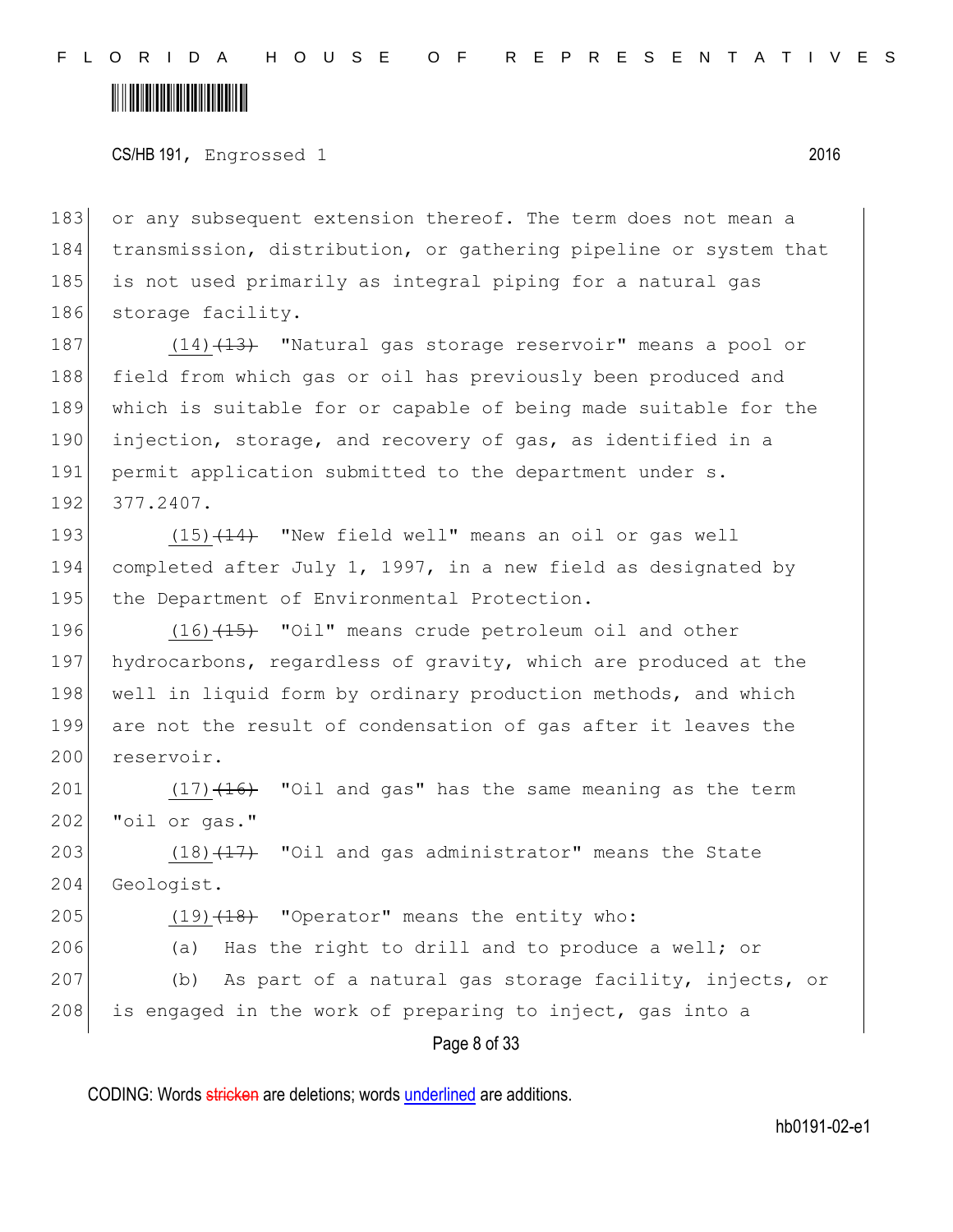### 

CS/HB 191, Engrossed 1 2016

209 natural gas storage reservoir; or stores gas in, or removes gas 210 from, a natural gas storage reservoir.

 (20)<del>(19)</del> "Owner" means the person who has the right to drill into and to produce from any pool and to appropriate the production for the person or for the person and another, or 214 others.

215  $(21)(20)$  "Person" means a natural person, corporation, 216 association, partnership, receiver, trustee, quardian, executor, 217 administrator, fiduciary, or representative of any kind.

 $(22)$   $(21)$  "Pool" means an underground reservoir containing or appearing to contain a common accumulation of oil or gas or both. Each zone of a general structure which is completely separated from any other zone on the structure is considered a 222 separate pool as used herein.

223  $(23)$   $(23)$   $(22)$  "Producer" means the owner or operator of a well 224 or wells capable of producing oil or gas, or both.

225 (24)<del>(23)</del> "Product" means a commodity made from oil or gas 226 and includes refined crude oil, crude tops, topped crude, 227 processed crude petroleum, residue from crude petroleum, 228 cracking stock, uncracked fuel oil, fuel oil, treated crude oil, 229 residuum, gas oil, casinghead gasoline, natural gas gasoline, 230 | naphtha, distillate, condensate, gasoline, waste oil, kerosene, 231 benzine, wash oil, blended gasoline, lubricating oil, blends or 232 mixtures of oil with one or more liquid products or byproducts 233 derived from oil or gas, and blends or mixtures of two or more 234 liquid products or byproducts derived from oil or gas, whether

Page 9 of 33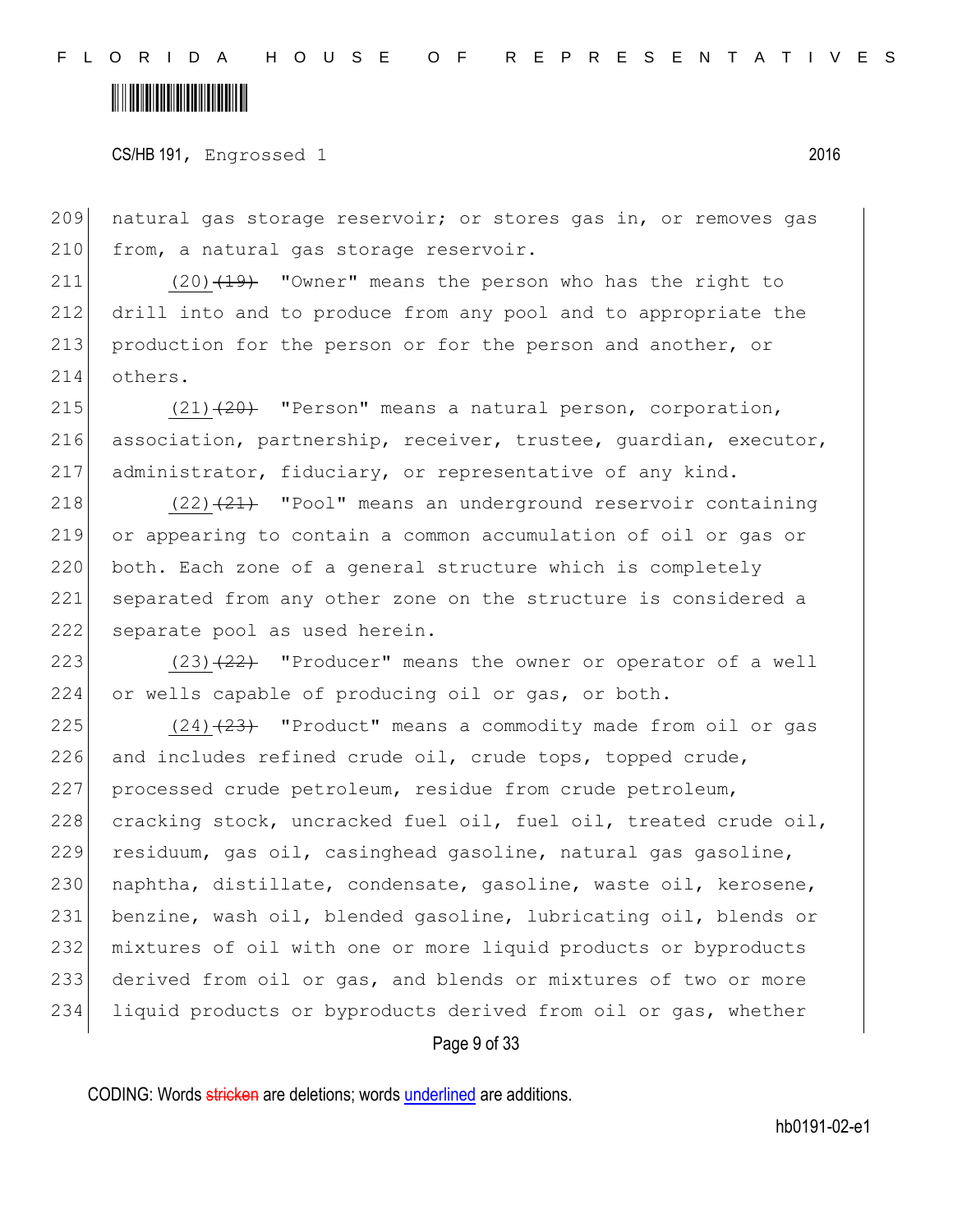### 

CS/HB 191, Engrossed 1 2016

235 hereinabove enumerated or not.

236  $(25)$   $(24)$  "Reasonable market demand" means the amount of 237 oil reasonably needed for current consumption, together with a 238 reasonable amount of oil for storage and working stocks.

239  $(26)$   $(25)$  "Reservoir protective area" means the area 240 extending up to and including 2,000 feet surrounding a natural 241 gas storage reservoir.

242 (27) $(27)$  "Shut-in bottom hole pressure" means the pressure 243 at the bottom of a well when all valves are closed and no oil or 244 gas has been allowed to escape for at least 24 hours.

245  $(28)$   $(27)$  "Shut-in well" means an oil or gas well that has 246 been taken out of service for economic reasons or mechanical 247 repairs.

248  $(29)$   $(28)$  "State" means the State of Florida.

 $(30)$   $(29)$  "Temporarily abandoned well" means a permitted well or wellbore that has been abandoned by plugging in a manner that allows reentry and redevelopment in accordance with oil or 252 gas rules of the Department of Environmental Protection.

253 (31) (30) "Tender" means a permit or certificate of clearance for the transportation or the delivery of oil, gas, or products, approved and issued or registered under the authority of the division.

257 (32) $(31)$  "Waste," in addition to its ordinary meaning, 258 means "physical waste" as that term is generally understood in 259 the oil and gas industry. The term "waste" includes:

260 (a) The inefficient, excessive, or improper use or

Page 10 of 33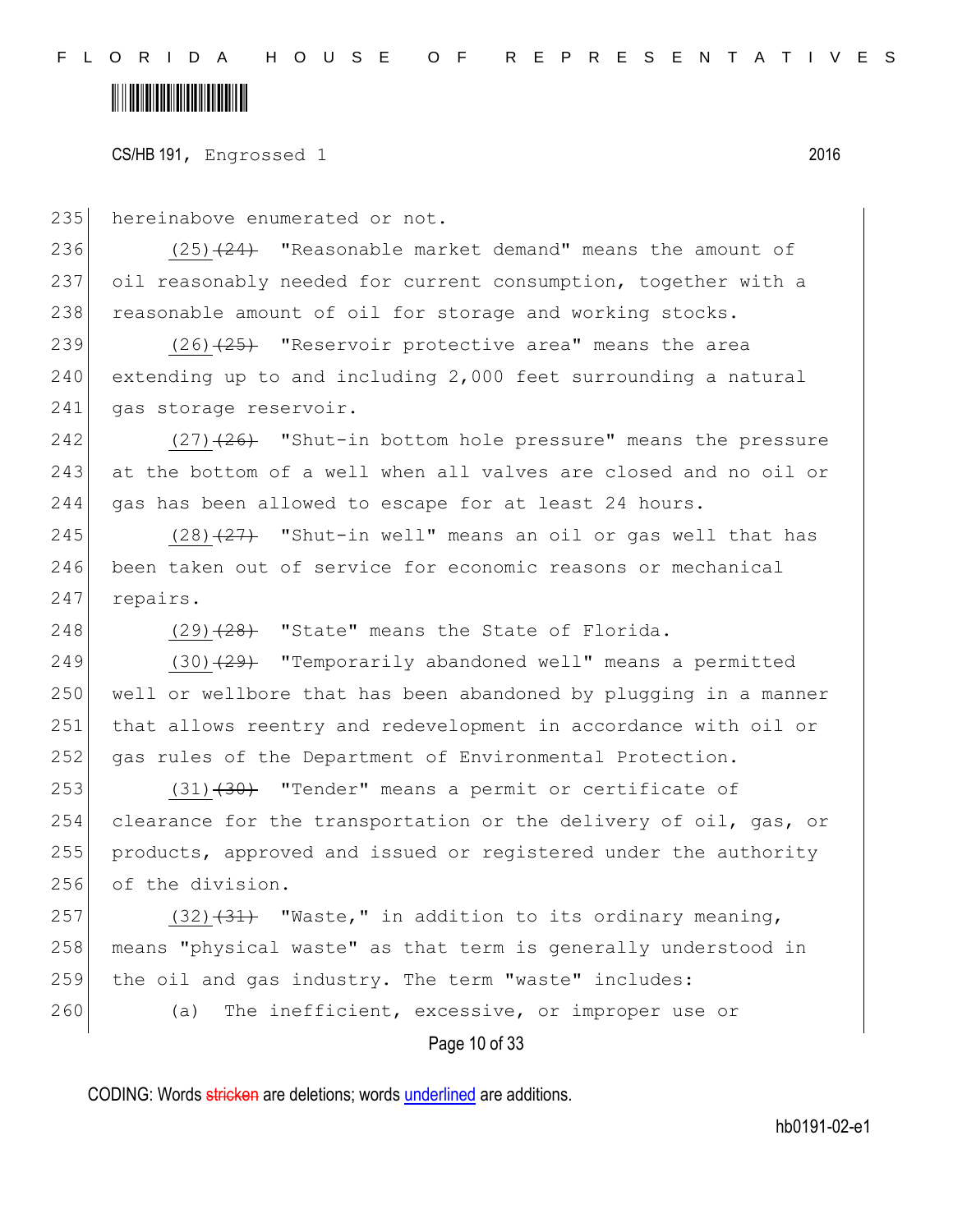### <u> Alban Maria Maria Maria Maria Maria Maria Maria Maria Maria Maria Maria Maria Maria Maria Maria Maria Maria M</u>

CS/HB 191, Engrossed 1 2016

261 dissipation of reservoir energy; and the locating, spacing, 262 drilling, equipping, operating, or producing of any oil or gas 263 well or wells in a manner that results, or tends to result, in 264 reducing the quantity of oil or gas ultimately to be stored or 265 recovered from any pool in this state.

266 (b) The inefficient storing of oil; and the locating, 267 spacing, drilling, equipping, operating, or producing of any oil 268 or gas well or wells in a manner that causes, or tends to cause, 269 unnecessary or excessive surface loss or destruction of oil or  $270$  gas.

271 (c) The producing of oil or gas in a manner that causes 272 unnecessary water channeling or coning.

273 (d) The operation of any oil well or wells with an 274 inefficient gas-oil ratio.

275 (e) The drowning with water of any stratum or part thereof 276 capable of producing oil or gas.

277 (f) The underground waste, however caused and whether or 278 not defined.

 $279$  (g) The creation of unnecessary fire hazards.

280 (h) The escape into the open air, from a well producing 281 both oil and gas, of gas in excess of the amount that is 282 necessary in the efficient drilling or operation of the well.

283 (i) The use of gas for the manufacture of carbon black.

284 (j) Permitting gas produced from a gas well to escape into  $285$  the air.

286 (k) The abuse of the correlative rights and opportunities

Page 11 of 33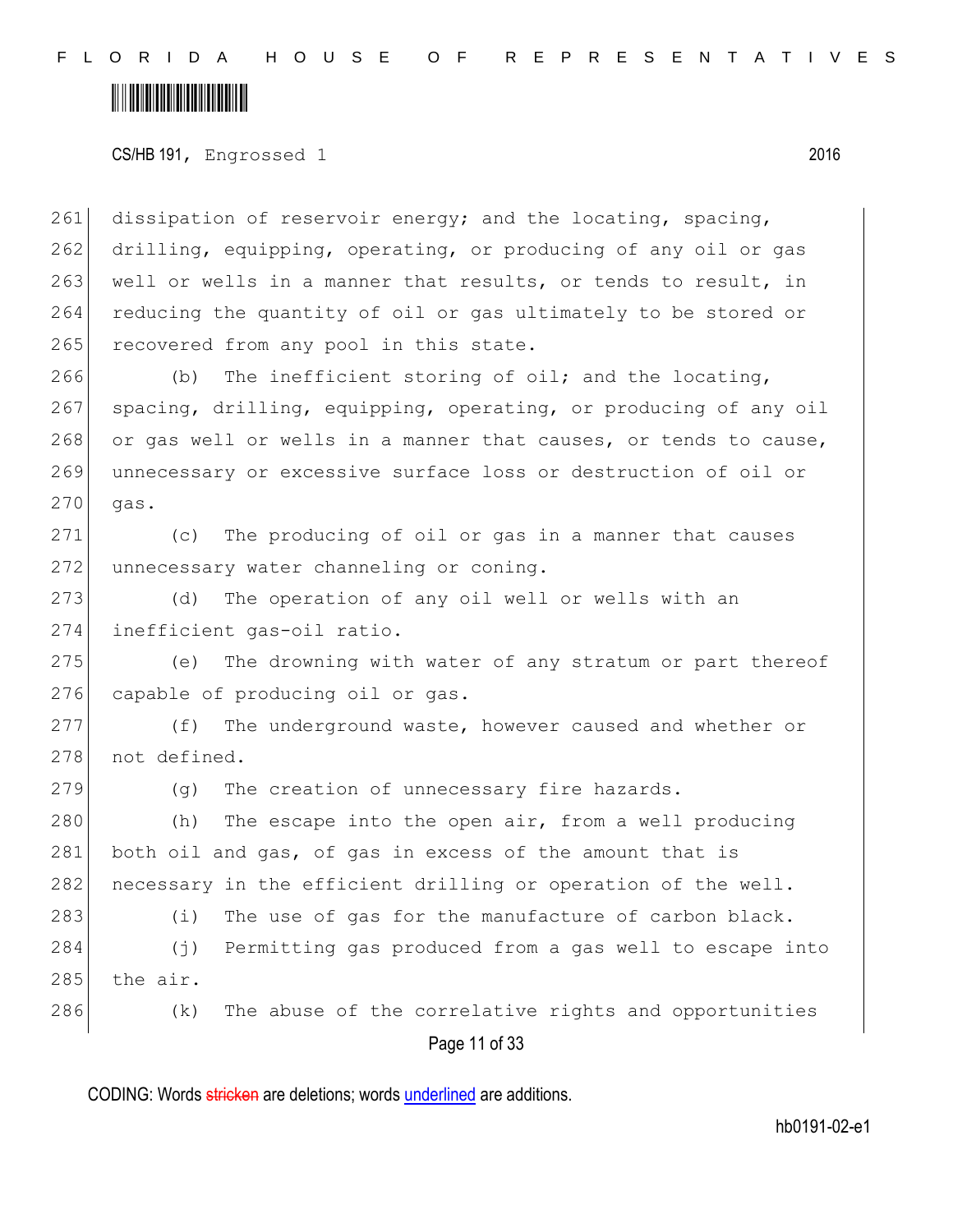CS/HB 191, Engrossed 1 2016

287 of each owner of oil and gas in a common reservoir due to 288 | nonuniform, disproportionate, and unratable withdrawals, causing 289 undue drainage between tracts of land.

290 (33) $(32)$  "Well site" means the general area around a well, 291 which area has been disturbed from its natural or existing 292 condition, as well as the drilling or production pad, mud and 293 water circulation pits, and other operation areas necessary to 294 drill for or produce oil or gas, or to inject gas into and 295 recover gas from a natural gas storage facility.

296 Section 3. Subsection (2) of section 377.22, Florida 297 Statutes, is amended to read:

 $298$  377.22 Rules and orders.  $-$ 

299 (2) The department shall issue orders and adopt rules 300 pursuant to ss.  $120.536$  and  $120.54$  to implement and enforce the 301 provisions of this chapter. Such rules and orders shall ensure 302 that all precautions are taken to prevent the spillage of oil or 303 any other pollutant in all phases of the drilling for, and 304 extracting of, oil, gas, or other petroleum products, including 305 high-pressure well stimulations, or during the injection of gas 306 into and recovery of gas from a natural gas storage reservoir. 307 The department shall revise such rules from time to time as 308 | necessary for the proper administration and enforcement of this 309 chapter. Rules adopted and orders issued in accordance with this 310 section are for, but not limited to, the following purposes:

311 (a) To require the drilling, casing, and plugging of wells 312 to be done in such a manner as to prevent the pollution of the

Page 12 of 33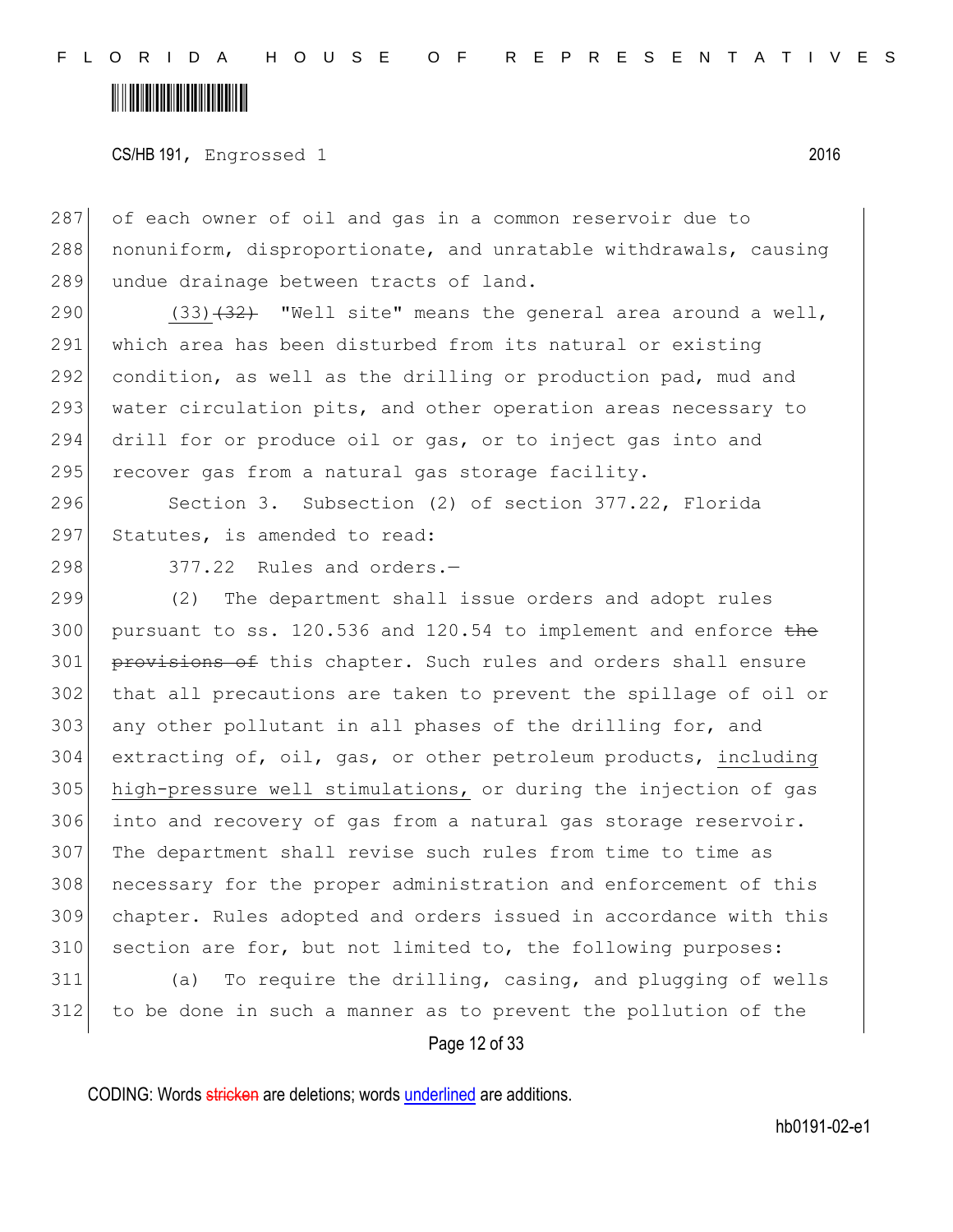#### 

CS/HB 191, Engrossed 1 2016

313 fresh, salt, or brackish waters or the lands of the state and to 314 protect the integrity of natural gas storage reservoirs.

315 (b) To prevent the alteration of the sheet flow of water 316 in any area.

317 (c) To require that appropriate safety equipment be 318 installed to minimize the possibility of an escape of oil or 319 other petroleum products in the event of accident, human error, 320 or a natural disaster during drilling, casing, or plugging of 321 any well and during extraction operations.

322 (d) To require the drilling, casing, and plugging of wells 323 to be done in such a manner as to prevent the escape of oil or 324 other petroleum products from one stratum to another.

 (e) To prevent the intrusion of water into an oil or gas stratum from a separate stratum, except as provided by rules of the division relating to the injection of water for proper 328 reservoir conservation and brine disposal.

329 (f) To require a reasonable bond, or other form of 330 security acceptable to the department, conditioned upon properly 331 drilling, casing, producing, and operating each well and 332 properly plugging the performance of the duty to plug properly 333 each dry and abandoned well and upon the full and complete 334 restoration by the applicant of the area over which geophysical 335 exploration, drilling, or production is conducted to the similar 336 contour and general condition in existence before prior to such 337 operation.

338 (g) To require and carry out a reasonable program of

Page 13 of 33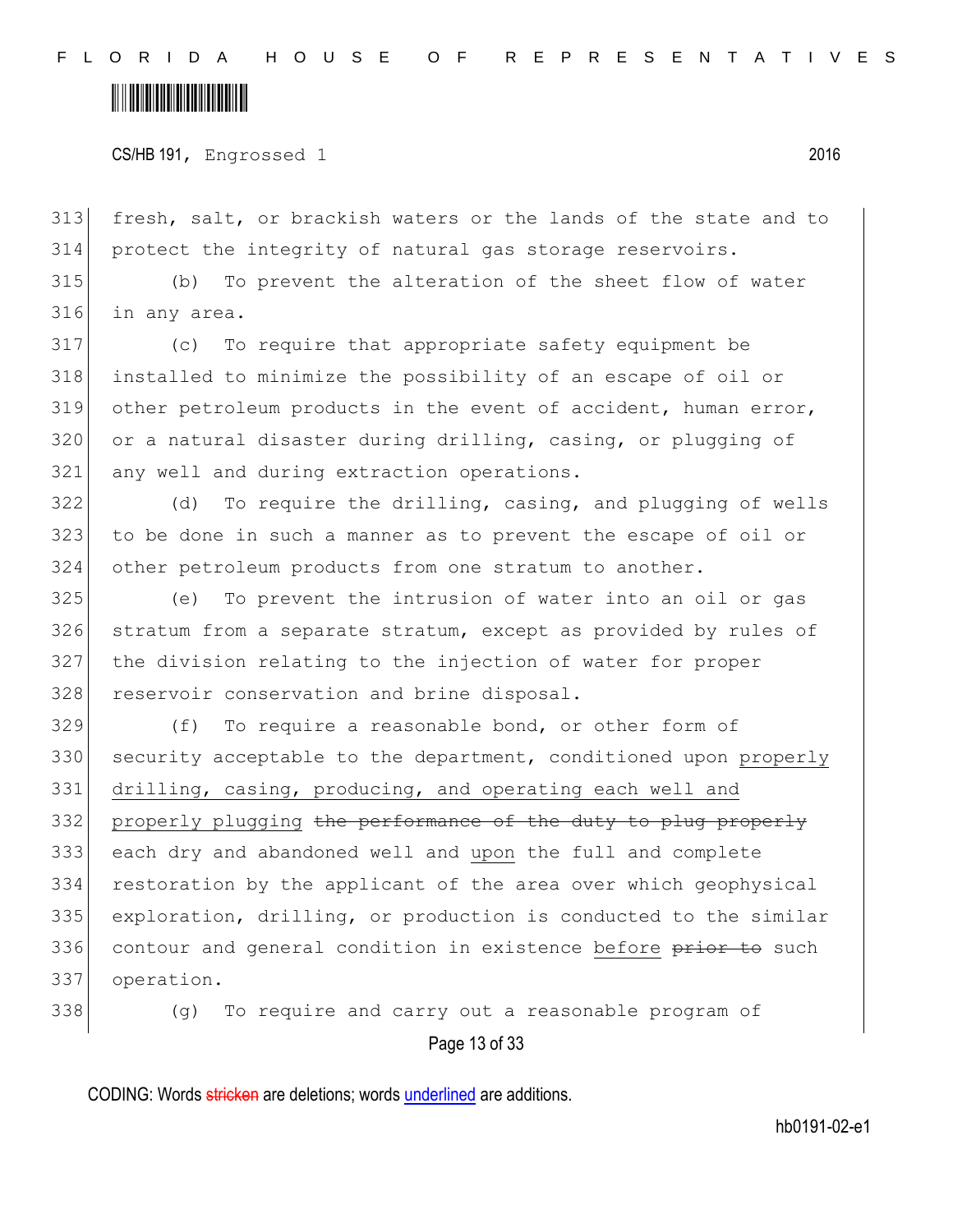CS/HB 191, Engrossed 1 2016

339 monitoring and inspecting or inspection of all drilling 340 operations, high-pressure well stimulations, producing wells,  $\theta$ 341 injecting wells, and well sites, including regular inspections 342 by division personnel. Inspections are required during the 343 testing of blowout preventers, during the pressure testing of 344 the casing and casing shoe, and during the integrity testing of 345 | the cement plugs in plugging and abandonment operations.

346 (h) To require the making of reports showing the location 347 of all oil and gas wells; the making and filing of logs; the 348 taking and filing of directional surveys; the filing of 349 electrical, sonic, radioactive, and mechanical logs of oil and 350 gas wells; if taken, the saving of cutting and cores, the cuts  $351$  of which shall be given to the Bureau of Geology; and the making 352 of reports with respect to drilling and production records. 353 However, such information, or any part thereof, at the request 354 of the operator, shall be exempt from the provisions of s. 355 119.07(1) and held confidential by the division for a period of 356 1 year after the completion of a well.

357 (i) To prevent wells from being drilled, operated, or 358 produced in such a manner as to cause injury to neighboring 359 leases, property, or natural gas storage reservoirs.

360 (j) To prevent the drowning by water of any stratum, or part thereof, capable of producing oil or gas in paying quantities and to prevent the premature and irregular encroachment of water which reduces, or tends to reduce, the total ultimate recovery of oil or gas from any pool.

Page 14 of 33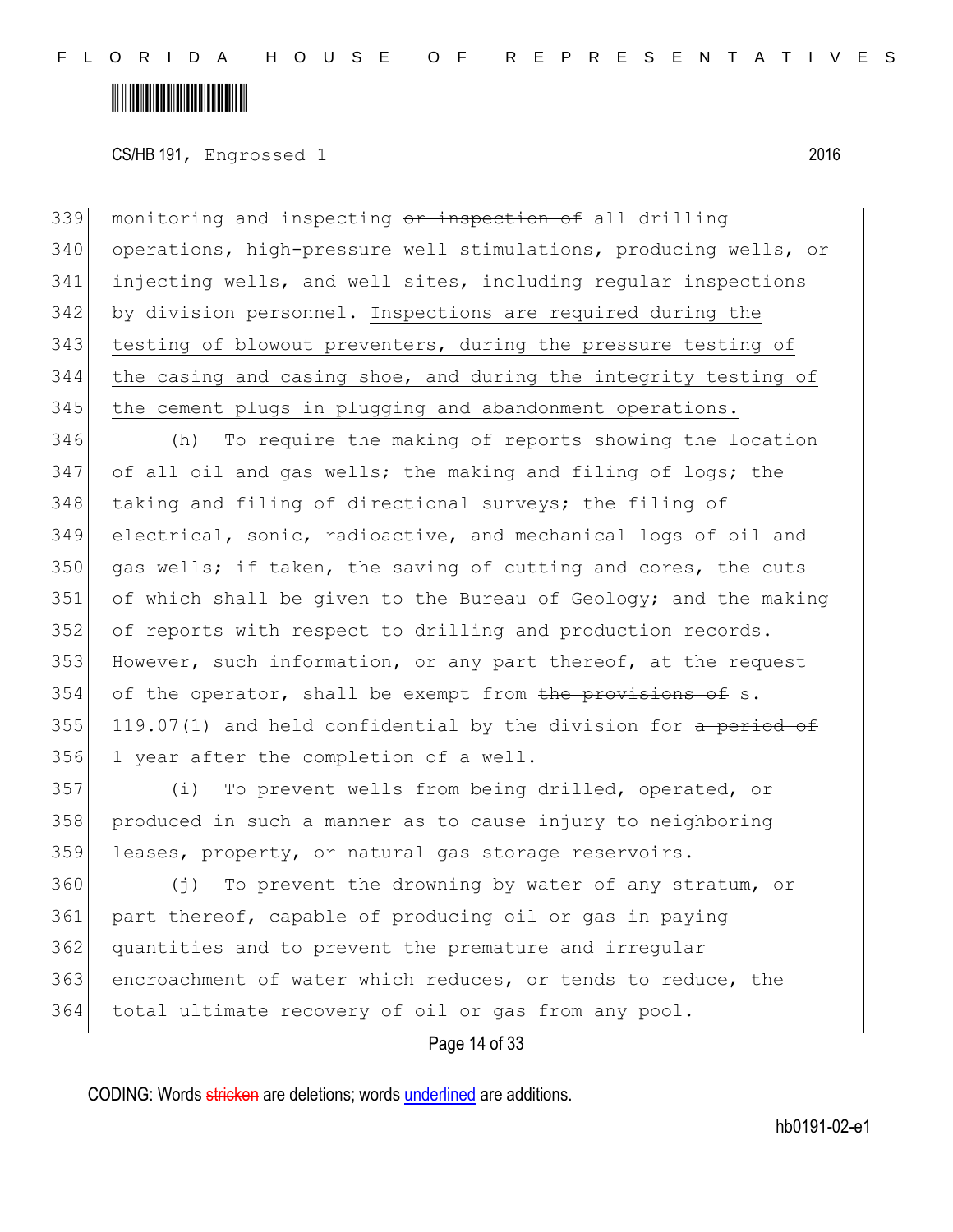### 

CS/HB 191, Engrossed 1 2016

Page 15 of 33 (k) To require the operation of wells with efficient gas-366 oil ratio $_{\tau}$  and to fix such ratios. 367 (1) To prevent "blowouts," "caving," and "seepage," in the 368 sense that conditions indicated by such terms are generally 369 understood in the oil and gas business. 370 (m) To prevent fires. (n) To identify the ownership of all oil or gas wells, producing leases, refineries, tanks, plants, structures, and 373 storage and transportation equipment and facilities. (o) To regulate the "shooting," perforating, and chemical treatment, and high-pressure stimulations of wells. (p) To regulate secondary recovery methods, including the introduction of gas, air, water, or other substance into 378 producing formations. (q) To regulate gas cycling operations. (r) To regulate the storage and recovery of gas injected 381 into natural gas storage facilities. 382 (s) If necessary for the prevention of waste, as herein defined, to determine, limit, and prorate the production of oil or gas, or both, from any pool or field in the state. (t) To require, either generally or in or from particular areas, certificates of clearance or tenders in connection with the transportation or delivery of oil or gas, or any product. (u) To regulate the spacing of wells and to establish drilling units. (v) To prevent, so far as is practicable, reasonably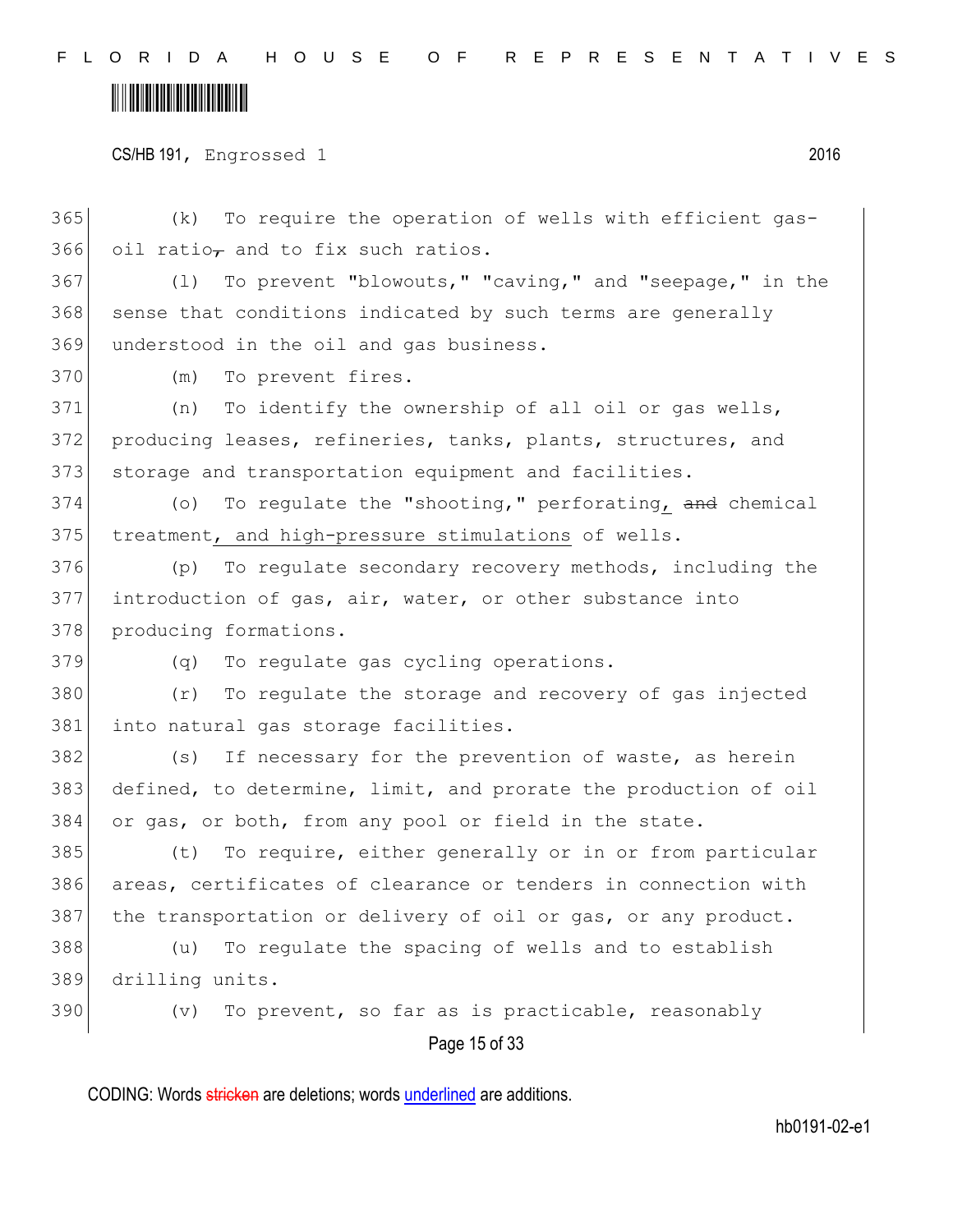## 

CS/HB 191, Engrossed 1 2016

391 avoidable drainage from each developed unit which is not 392 equalized by counterdrainage.

 (w) To require that geophysical operations requiring a permit be conducted in a manner which will minimize the impact on hydrology and biota of the area, especially environmentally 396 sensitive lands and coastal areas.

397 (x) To regulate aboveground crude oil storage tanks in a 398 manner which will protect the water resources of the state.

399 (y) To act in a receivership capacity for fractional 400 | mineral interests for which the owners are unknown or unlocated 401 and to administratively designate the operator as the lessee.

402 (z) To evaluate the history of past adjudicated, 403 uncontested, or settled violations committed by permit 404 applicants or the applicants' affiliated entities of any 405 substantive and material rule or law pertaining to the 406 regulation of oil or gas.

407 Section 4. Subsections  $(1)$ ,  $(2)$ ,  $(4)$ , and  $(5)$  of section 408 377.24, Florida Statutes, are amended, and subsections (10) and 409 (11) are added to that section, to read:

410 377.24 Notice of intention to drill well; permits; 411 abandoned wells and dry holes.-

412 (1) Before drilling a well in search of oil or gas, before 413 performing a high-pressure well stimulation, or before storing 414 gas in or recovering gas from a natural gas storage reservoir, 415 the person who desires to drill for, store, or recover gas,  $\theta$ 416 drill for oil or gas, or perform a high-pressure well

Page 16 of 33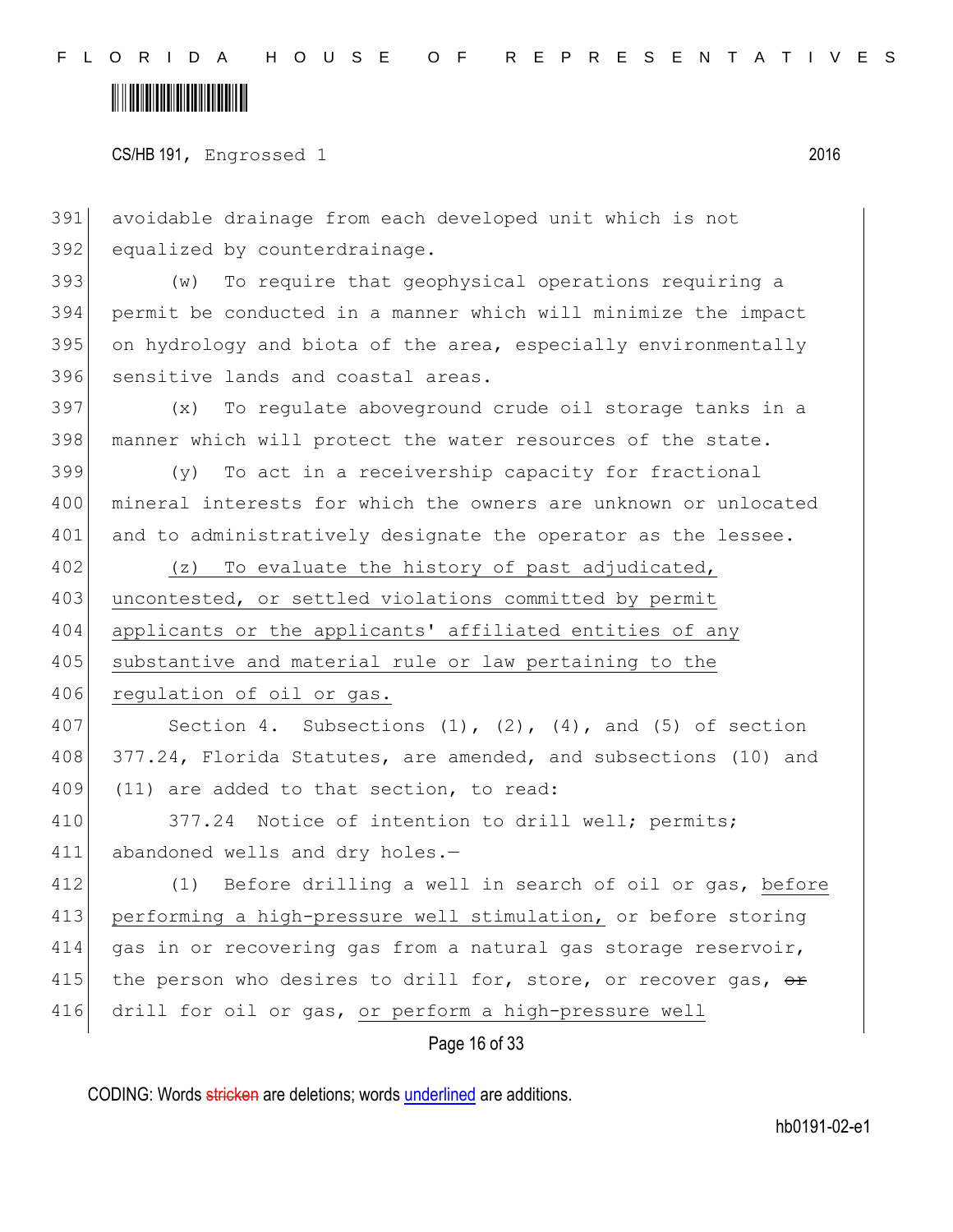### 

CS/HB 191, Engrossed 1 2016

417 stimulation shall notify the division upon such form as it may 418 prescribe and shall pay a reasonable fee set by rule of the 419 department not to exceed the actual cost of processing and 420 inspecting for each well or reservoir. The drilling of any well, 421 the performance of any high-pressure well stimulation, and the 422 storing and recovering of gas are prohibited until such notice 423 is given, the fee is paid, and a the permit is granted. A permit 424 may authorize a single activity or multiple activities.

425 (2) An application for the drilling of a well in search of 426 oil or gas, for the performance of a high-pressure well 427 stimulation, or for the storing of gas in and recovering of gas 428 from a natural gas storage reservoir<sub> $\tau$ </sub> in this state must include 429 the address of the residence of the applicant, or applicants, 430 which must be the address of each person involved in accordance 431 with the records of the Division of Water Resource Management 432 until such address is changed on the records of the division 433 after written request.

434 (4) Application for permission to drill or abandon any 435 well or perform a high-pressure well stimulation may be denied 436 by the division for only just and lawful cause.

437 (5) The department may not grant a  $N\Theta$  permit to drill a 438 gas or oil well within the jurisdictional boundaries of a county 439 or municipality unless the applicant provides notice of the 440 permit application by certified mail to the governing authority 441 of the county or municipality. The applicant shall include a 442 copy of the notice with the permit application shall be granted

Page 17 of 33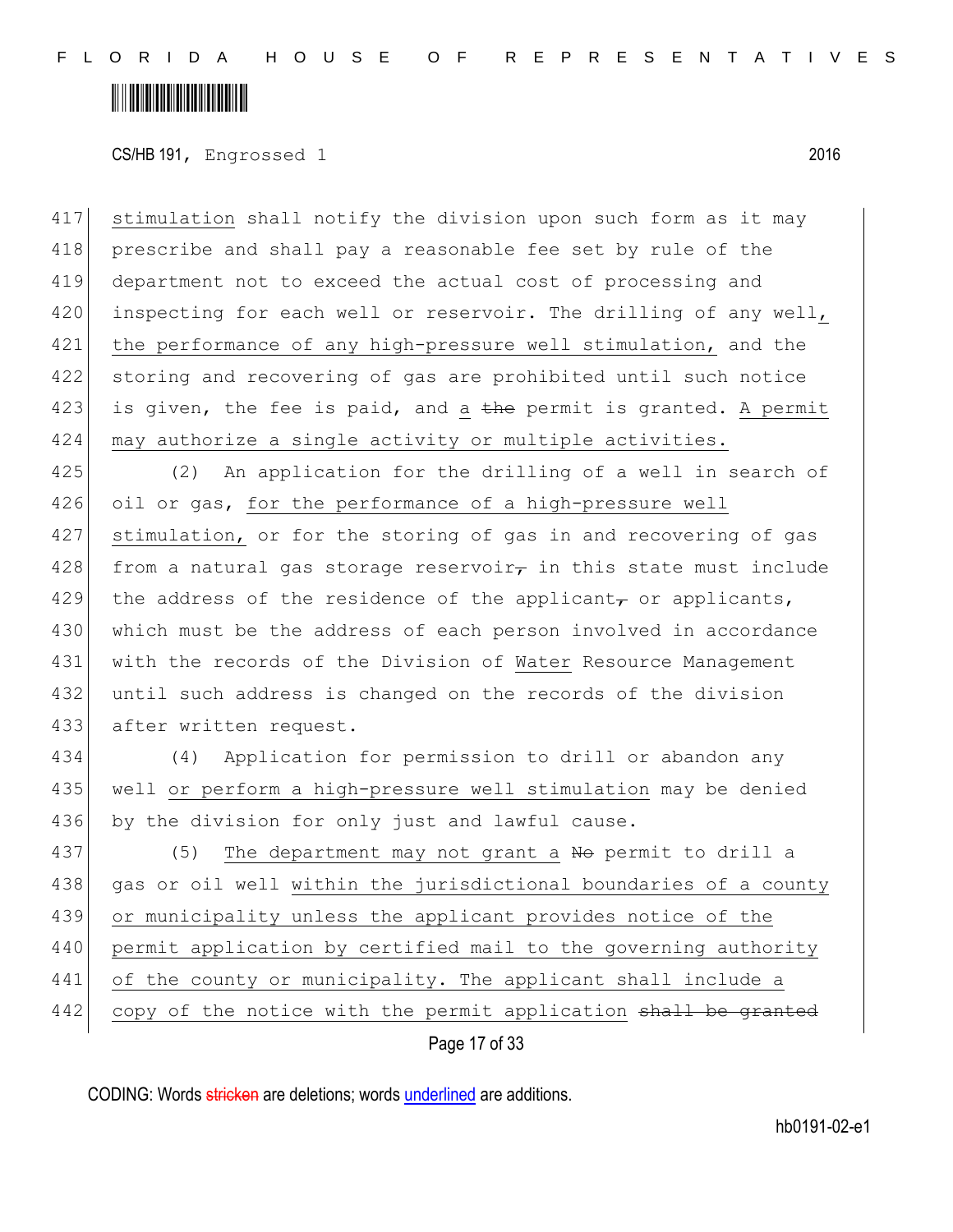CS/HB 191, Engrossed 1 2016

| 443 | within the corporate limits of any municipality, unless the      |
|-----|------------------------------------------------------------------|
| 444 | governing authority of the municipality shall have first duly    |
| 445 | approved the application for such permit by resolution.          |
| 446 | (10) The department may not approve a permit to authorize        |
| 447 | a high-pressure well stimulation until the department adopts     |
| 448 | rules for high-pressure well stimulations which are based on the |
| 449 | findings of the study required pursuant to s. 377.2436 and such  |
| 450 | rules take effect.                                               |
| 451 | (11) The rules for high-pressure well stimulation shall be       |
| 452 | submitted to the President of the Senate and Speaker of the      |
| 453 | House of Representatives and may not take effect until they are  |
| 454 | ratified by the Legislature.                                     |
| 455 | Section 5. Subsections (5), (6), and (7) are added to            |
| 456 | section 377.241, Florida Statutes, to read:                      |
| 457 | 377.241 Criteria for issuance of permits. The division, in       |
| 458 | the exercise of its authority to issue permits as hereinafter    |
| 459 | provided, shall give consideration to and be guided by the       |
| 460 | following criteria:                                              |
| 461 | (5) For high-pressure well stimulations, whether the high-       |
| 462 | pressure well stimulation as proposed is designed to ensure      |
| 463 | that:                                                            |
| 464 | The groundwater near the well location, including<br>(a)         |
| 465 | groundwater through which the well will be or has been drilled,  |
| 466 | is not contaminated as a result of the high-pressure well        |
| 467 | stimulation; and                                                 |
| 468 | The high-pressure well stimulation is consistent with<br>(b)     |
|     | Page 18 of 33                                                    |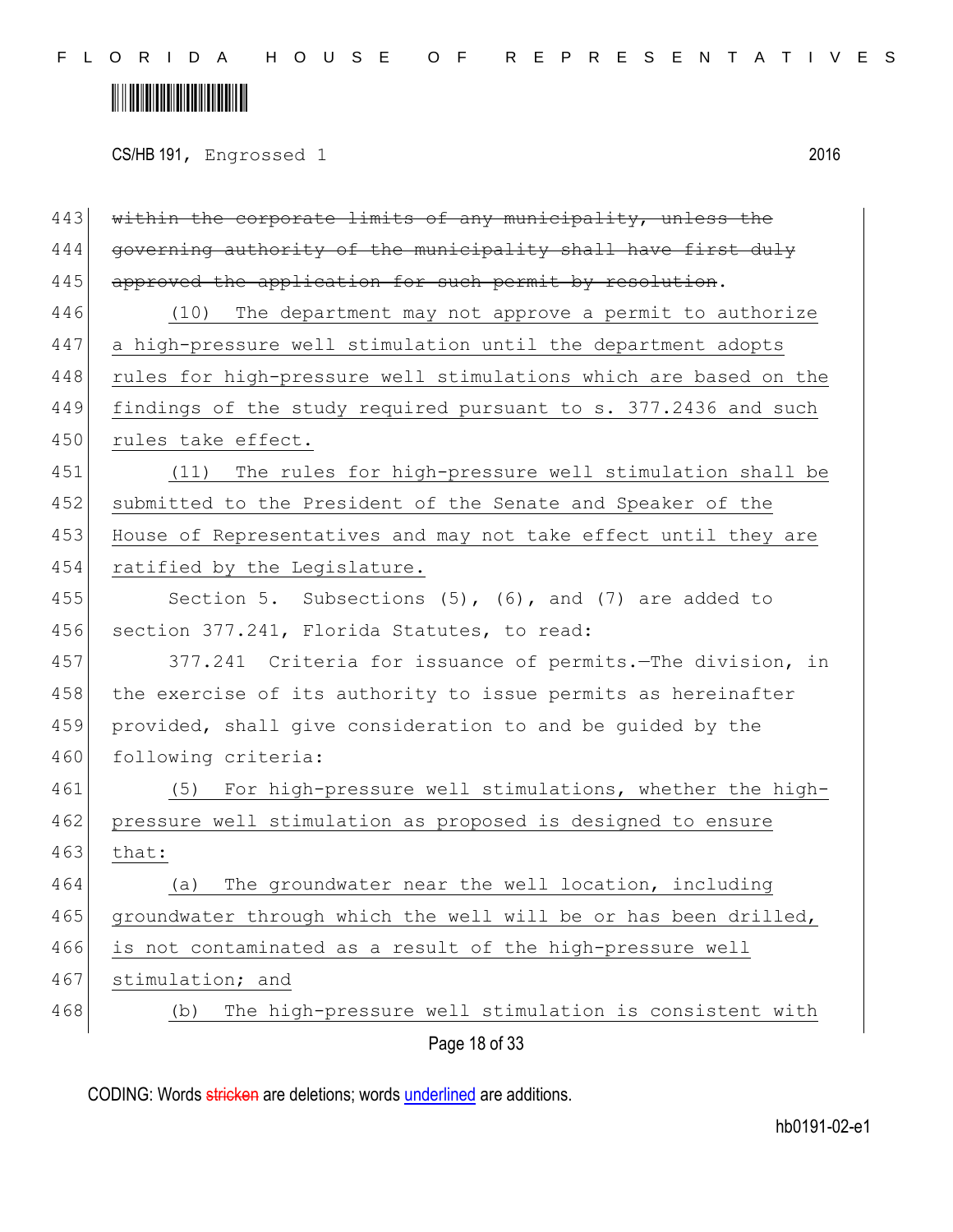## 

CS/HB 191, Engrossed 1 2016

| 469 | the public policy of this state as specified in s. 377.06.          |
|-----|---------------------------------------------------------------------|
| 470 | (6) As a basis for permit denial or imposition of specific          |
| 471 | permit conditions, including increased bonding up to five times     |
| 472 | the applicable limits and increased monitoring, the history of      |
| 473 | past adjudicated, uncontested, or settled violations committed      |
| 474 | by the applicant or an affiliated entity of the applicant of any    |
| 475 | substantive and material rule or law pertaining to the              |
| 476 | regulation of oil or gas, including violations that occurred        |
| 477 | outside the state.                                                  |
| 478 | (7) Matters raised in comments timely submitted by a                |
| 479 | county or municipality to the division pursuant to $s. 377.24(5)$ . |
| 480 | Section 6. Section 377.242, Florida Statutes, is amended            |
| 481 | to read:                                                            |
| 482 | 377.242 Permits for drilling or exploring and extracting            |
| 483 | through well holes or by other means. The department is vested      |
| 484 | with the power and authority:                                       |
| 485 | $(1)$ (a) To issue permits for the performance of a high-           |
| 486 | pressure well stimulation or the drilling for, exploring for, or    |
| 487 | production of oil, gas, or other petroleum products that which      |
| 488 | are to be extracted from below the surface of the land,             |
| 489 | including submerged land, only through the well hole drilled for    |
| 490 | oil, gas, and other petroleum products.                             |
| 491 | A No structure intended for the drilling for, or<br>1.              |
| 492 | production of, oil, gas, or other petroleum products may not be     |
| 493 | permitted or constructed on any submerged land within any bay or    |
| 494 | estuary.                                                            |
|     | Page 19 of 33                                                       |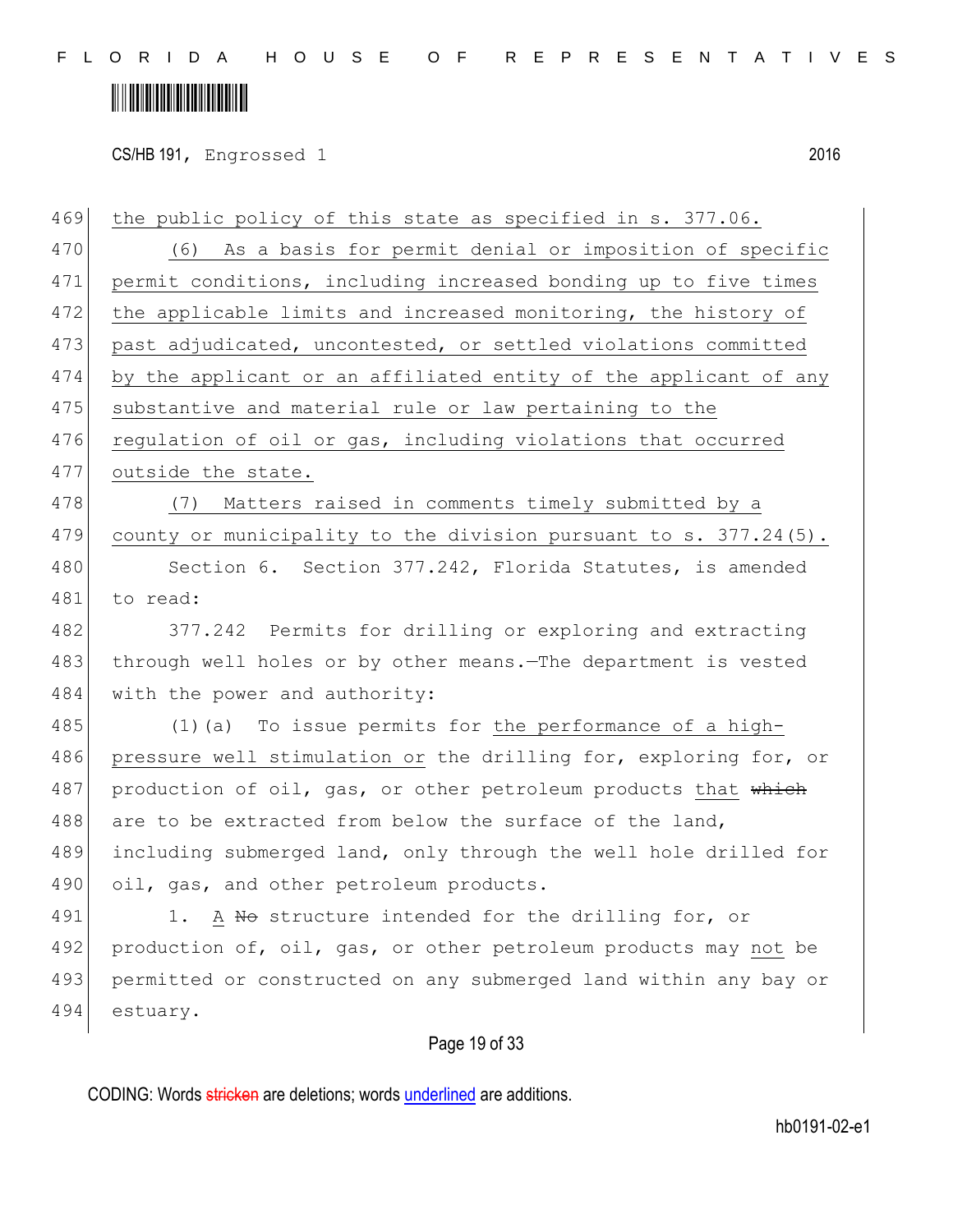### 

CS/HB 191, Engrossed 1 2016

495 2. A No structure intended for the drilling for, or 496 production of, oil, gas, or other petroleum products may not be 497 permitted or constructed within 1 mile seaward of the coastline 498 of the state.

499 3. A No structure intended for the drilling for, or 500 production of, oil, gas, or other petroleum products may not be 501 permitted or constructed within 1 mile of the seaward boundary 502 of any state, local, or federal park or aquatic or wildlife 503 preserve or on the surface of a freshwater lake, river, or 504 stream.

505 4. A No structure intended for the drilling for, or 506 production of, oil, gas, or other petroleum products may not be 507 permitted or constructed within 1 mile inland from the shoreline 508 of the Gulf of Mexico, the Atlantic Ocean, or any bay or estuary 509 or within 1 mile of any freshwater lake, river, or stream unless 510 the department is satisfied that the natural resources of such 511 bodies of water and shore areas of the state will be adequately 512 protected in the event of accident or blowout.

513 5. Without exception, after July 1, 1989, a no structure intended for the drilling for, or production of, oil, gas, or other petroleum products may not be permitted or constructed south of 26°00′00″ north latitude off Florida's west coast and south of 27°00′00″ north latitude off Florida's east coast, within the boundaries of Florida's territorial seas as defined 519 in 43 U.S.C. s. 1301. After July 31, 1990, a  $\theta$  absolute 520 intended for the drilling for, or production of, oil, gas, or

Page 20 of 33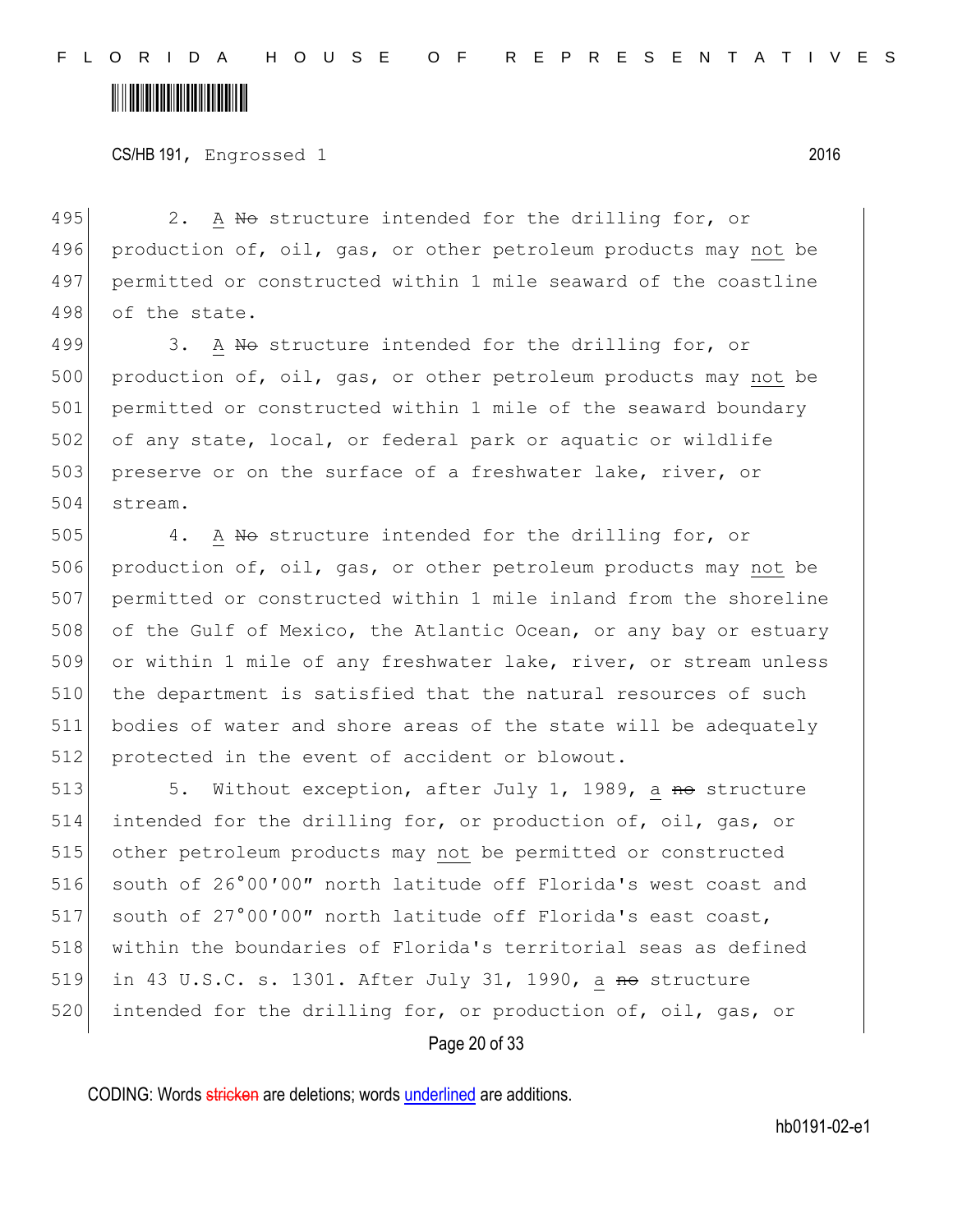CS/HB 191, Engrossed 1 2016

 other petroleum products may not be permitted or constructed north of 26°00′00″ north latitude off Florida's west coast to 523 the western boundary of the state bordering Alabama as set forth in s. 1, Art. II of the State Constitution, or located north of 525 27°00'00" north latitude off Florida's east coast to the northern boundary of the state bordering Georgia as set forth in s. 1, Art. II of the State Constitution, within the boundaries of Florida's territorial seas as defined in 43 U.S.C. s. 1301.

 (b) Subparagraphs (a)1. and 4. do not apply to permitting 530 or construction of structures intended for the drilling for, or production of, oil, gas, or other petroleum products pursuant to an oil, gas, or mineral lease of such lands by the state under which lease any valid drilling permits are in effect on the effective date of this act. In the event that such permits 535 contain conditions or stipulations, such conditions and stipulations shall govern and supersede subparagraphs (a)1. and 537 4.

538 (c) The prohibitions of subparagraphs  $(a)$ 1.-4. in this 539 subsection do not include "infield gathering lines," provided no 540 other placement is reasonably available and all other required 541 permits have been obtained.

542 (2) To issue permits to explore for and extract minerals 543 which are subject to extraction from the land by means other 544 than through a well hole.

545 (3) To issue permits to establish natural gas storage 546 facilities or construct wells for the injection and recovery of

Page 21 of 33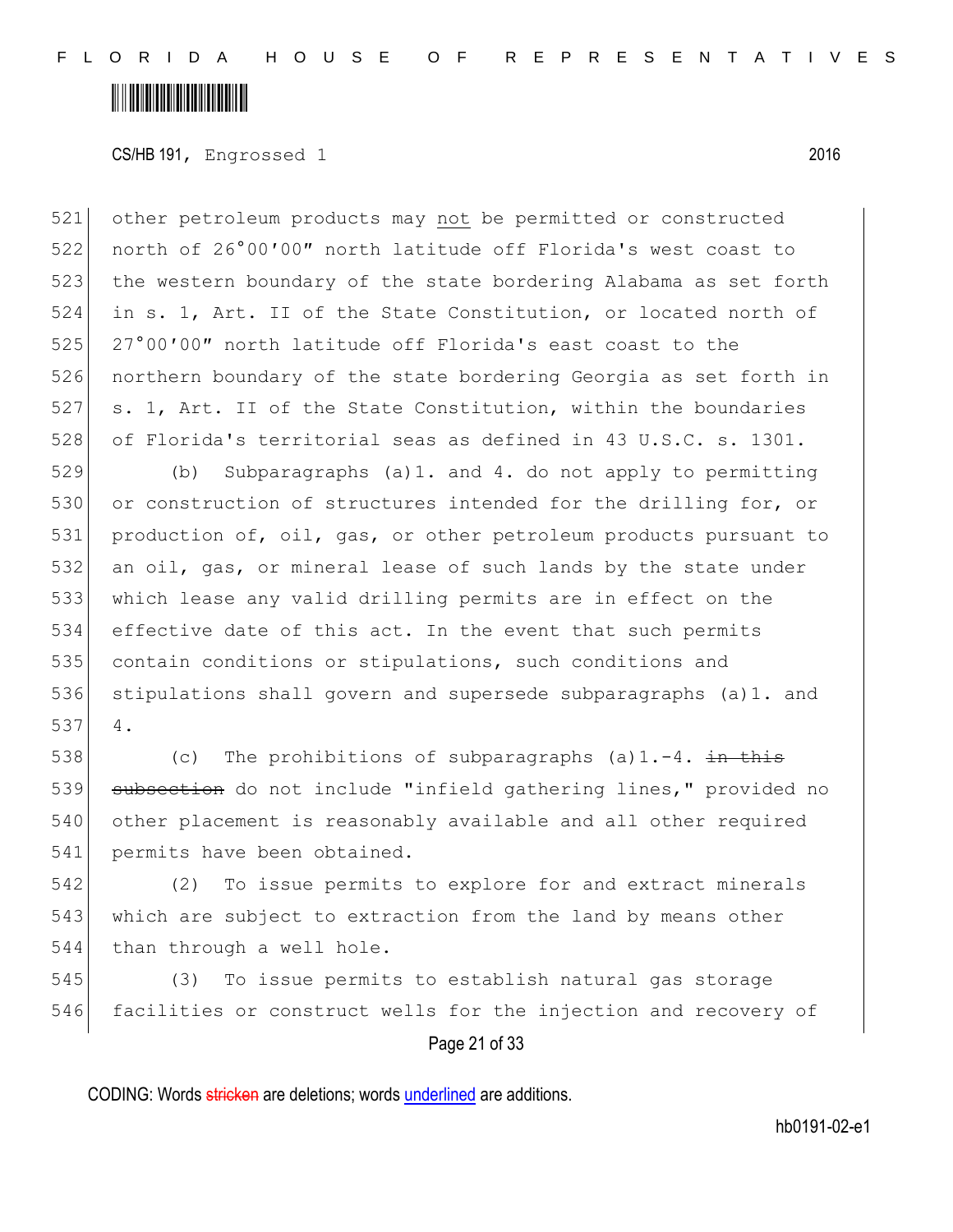CS/HB 191, Engrossed 1 2016

Page 22 of 33 547 any natural gas for storage in natural gas storage reservoirs. 548 549 Each permit shall contain an agreement by the permitholder that 550 the permitholder will not prevent inspection by division 551 personnel at any time, including during installation and 552 cementing of the casing, during the testing of blowout 553 preventers, during the pressure testing of the casing and casing 554 shoe, and during the integrity testing of the cement plugs in 555 plugging and abandonment operations. The provisions of this 556 section prohibiting permits for drilling or exploring for oil in 557 coastal waters do not apply to any leases entered into before 558 June 7, 1991. 559 Section 7. Subsection (1) of section 377.2425, Florida 560 Statutes, is amended to read: 561 377.2425 Manner of providing security for geophysical 562 exploration, drilling, and production.-563 (1) Before Prior to granting a permit for conducting to 564 conduct geophysical operations; drilling of exploratory, 565 injection, or production wells; producing oil and gas from a 566 wellhead; performing a high-pressure well stimulation; or 567 transporting oil and gas through a field-gathering system, the 568 department shall require the applicant or operator to provide 569 surety that these operations will be conducted in a safe and 570 environmentally compatible manner. 571 (a) The applicant for a drilling, production, high-572 pressure well stimulation, or injection well permit or a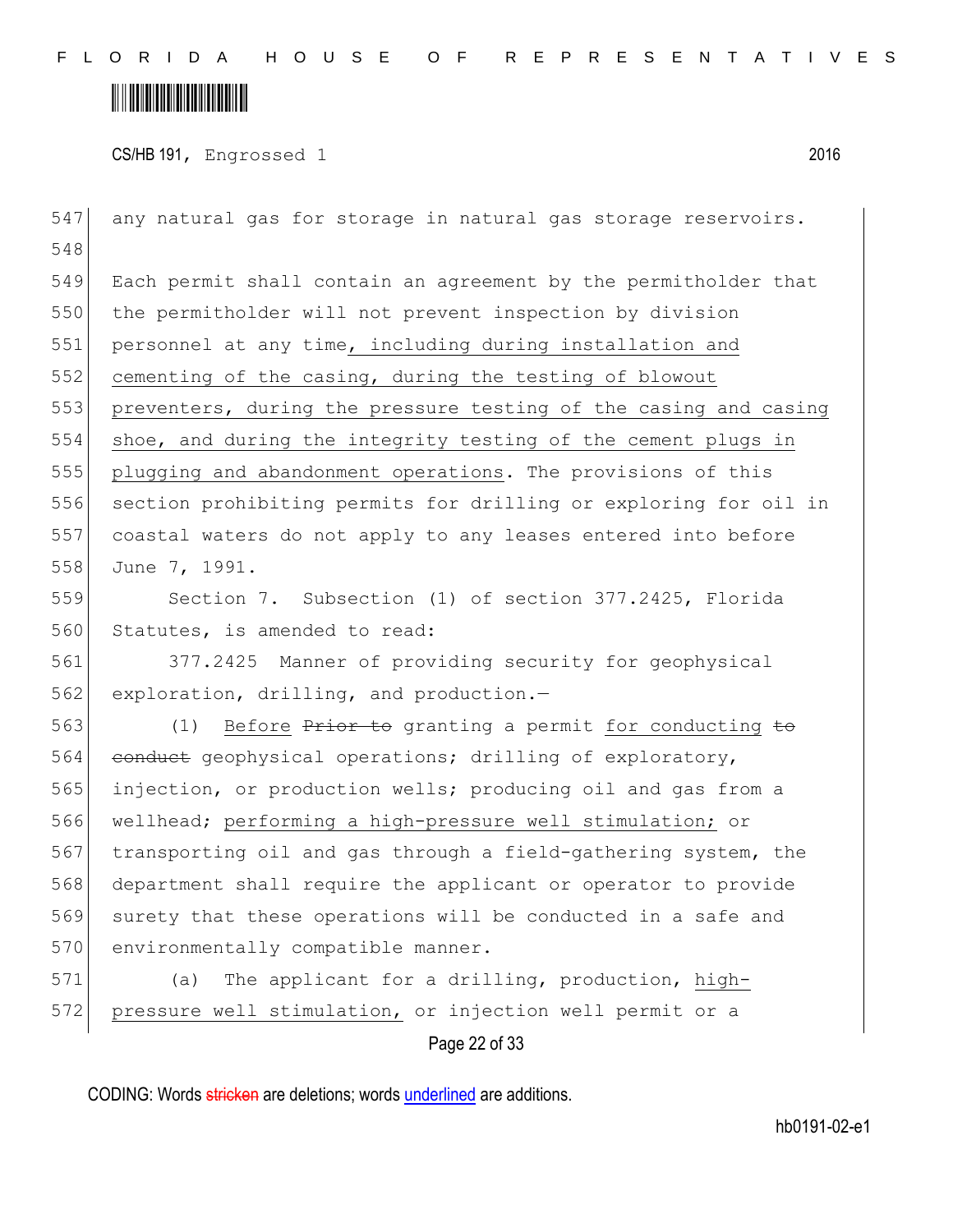CS/HB 191, Engrossed 1 2016

573 geophysical permit may provide the following types of surety to 574 the department for this purpose:

575 1. A deposit of cash or other securities made payable to 576 the Minerals Trust Fund. Such cash or securities so deposited 577 shall be held at interest by the Chief Financial Officer to 578 satisfy safety and environmental performance provisions of this 579 chapter. The interest shall be credited to the Minerals Trust 580 Fund. Such cash or other securities shall be released by the 581 Chief Financial Officer upon request of the applicant and 582 certification by the department that all safety and 583 environmental performance provisions established by the 584 department for permitted activities have been fulfilled.

585 2. A bond of a surety company authorized to do business in 586 the state in an amount as provided by rule.

587 3. A surety in the form of an irrevocable letter of credit 588 in an amount as provided by rule guaranteed by an acceptable 589 financial institution.

 (b) An applicant for a drilling, production, high-pressure well stimulation, or injection well permit, or a permittee who intends to continue participating in long-term production activities of such wells, has the option to provide surety to the department by paying an annual fee to the Minerals Trust 595 Fund. For an applicant or permittee choosing this option, the 596 following shall apply:

597 1. For the first year, or part of a year, of a drilling, 598 production, high-pressure well stimulation, or injection well

Page 23 of 33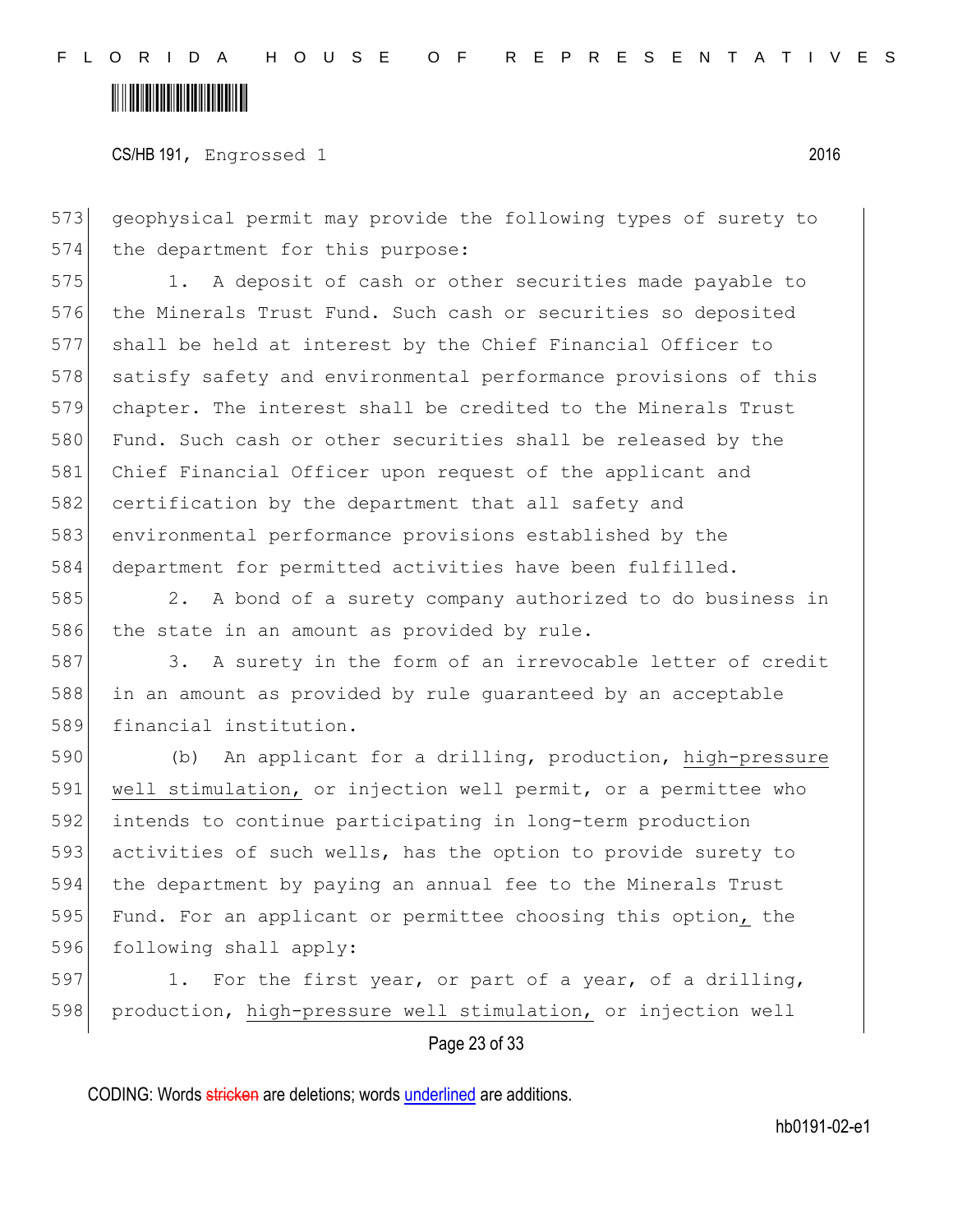### 

CS/HB 191, Engrossed 1 2016

 permit, or change of operator, the fee is \$4,000 per permitted well.

601 2. For each subsequent year, or part of a year, the fee is \$1,500 per permitted well.

 3. The maximum fee that an applicant or permittee may be required to pay into the trust fund is \$30,000 per calendar 605 year, regardless of the number of permits applied for or in effect.

607 4. The fees set forth in subparagraphs  $1., 2.,$  and  $3.$ 608 shall be reviewed by the department on a biennial basis and adjusted for the cost of inflation. The department shall establish by rule a suitable index for implementing such fee revisions.

 (c) An applicant for a drilling or operating permit for operations planned in coastal waters that by their nature warrant greater surety shall provide surety only in accordance with paragraph (a), or similar proof of financial responsibility 616 other than as provided in paragraph (b). For all such applications, including applications pending at the effective date of this act and notwithstanding the provisions of paragraph 619 (b), the Governor and Cabinet in their capacity as the Administration Commission, at the recommendation of the department of Environmental Protection, shall set a reasonable amount of surety required under this subsection. The surety amount shall be based on the projected cleanup costs and natural resources damages resulting from a maximum oil spill and adverse

Page 24 of 33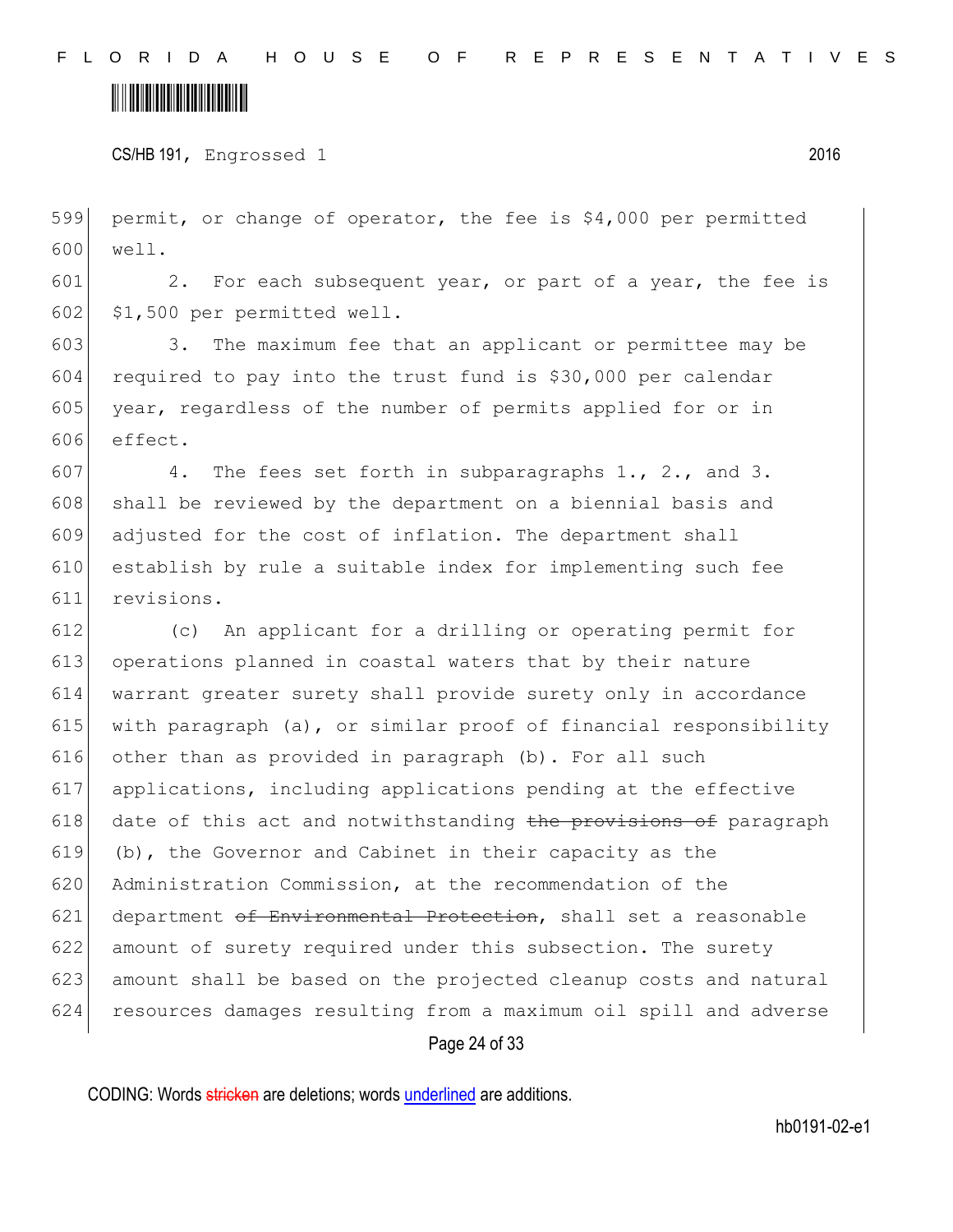## 

CS/HB 191, Engrossed 1 2016

| 625 | hydrographic and atmospheric conditions that would tend to       |
|-----|------------------------------------------------------------------|
| 626 | transport the oil into environmentally sensitive areas, as       |
| 627 | determined by the department of Environmental Protection.        |
| 628 | Section 8. Section 377.2436, Florida Statutes, is created        |
| 629 | to read:                                                         |
| 630 | 377.2436 Study on high-pressure well stimulations.-              |
| 631 | The department shall conduct a study on high-pressure<br>(1)     |
| 632 | well stimulations. The study must:                               |
| 633 | Evaluate the underlying geologic features present in<br>(a)      |
| 634 | the counties where oil wells have been permitted and analyze the |
| 635 | potential impact that high-pressure well stimulation and         |
| 636 | wellbore construction may have on the underlying geologic        |
| 637 | features.                                                        |
| 638 | Evaluate the potential hazards and risks that high-<br>(b)       |
| 639 | pressure well stimulation poses to surface water or groundwater  |
| 640 | resources. The study must assess the potential impacts of high-  |
| 641 | pressure well stimulation on drinking water resources, identify  |
| 642 | the main factors affecting the severity and frequency of         |
| 643 | impacts, and analyze the potential for the use or reuse of       |
| 644 | recycled water in well stimulation fluids while meeting          |
| 645 | appropriate water quality standards.                             |
| 646 | Review and evaluate the potential for groundwater<br>(C)         |
| 647 | contamination from conducting high-pressure well stimulation     |
| 648 | under or near wells that have been previously plugged and        |
| 649 | abandoned and identify a setback radius from previously plugged  |
| 650 | and abandoned wells that could be impacted by high-pressure well |
|     | Page 25 of 33                                                    |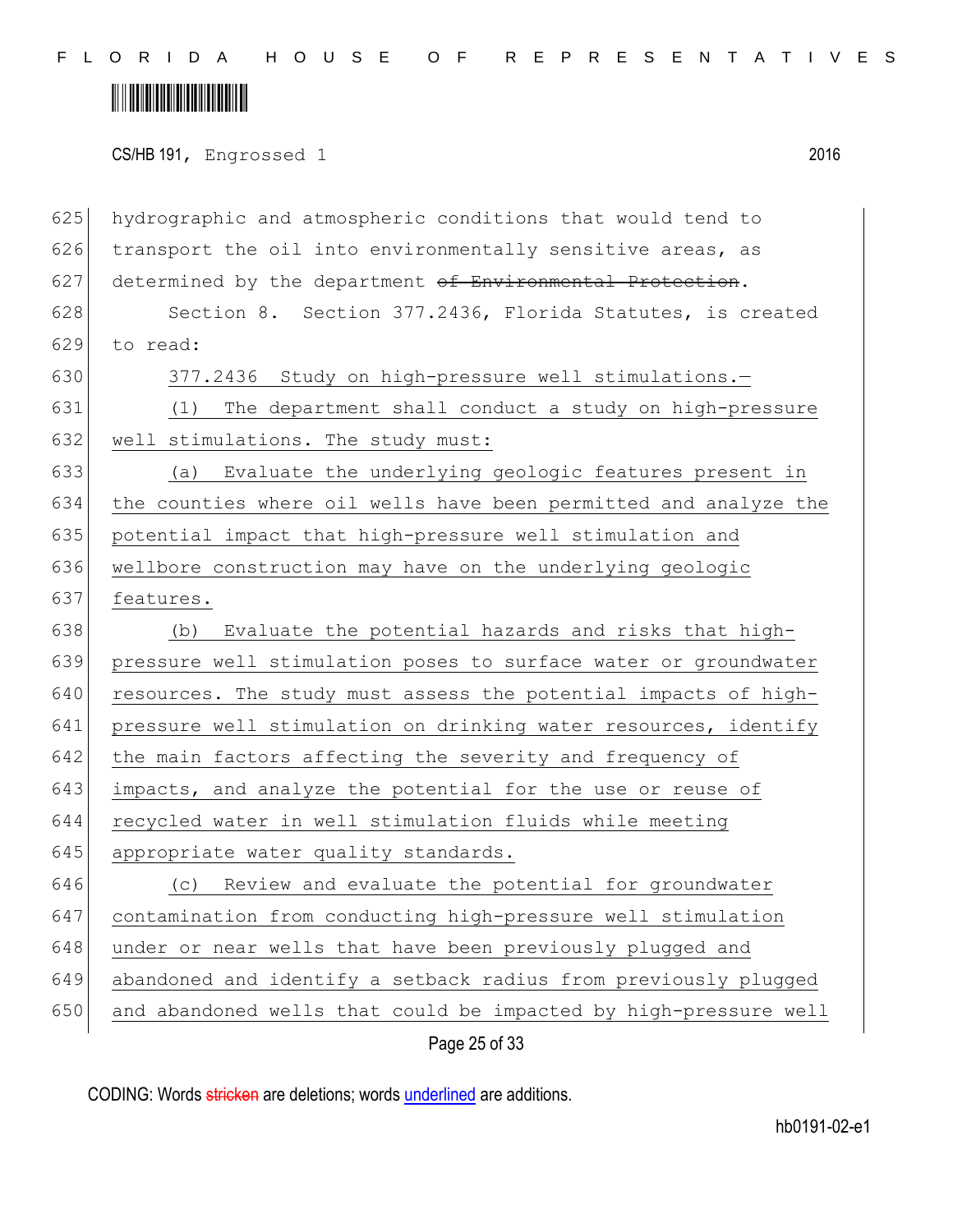CS/HB 191, Engrossed 1 2016

stimulation.

 (d) Review and evaluate the ultimate disposition of high- pressure well stimulation fluids after use in high-pressure well 654 stimulation processes.

 (e) Review and evaluate the potential direct and indirect economic benefits from the use of high-pressure well stimulation, including the effect on state and local tax

658 revenues, royalty payments, employment opportunities, and demand

659 for goods and services.

 (f) Review and evaluate potential seismic activity associated with high-pressure well stimulation and deep-well disposal of oil and gas production wastewater.

 (g) Review and evaluate the feasibility and impact of waterless fracking to perform high-pressure well stimulation.

 (2) The department shall continue conventional oil and gas business operations during the performance of the study. There may not be a moratorium on the evaluation and issuance of 668 permits for conventional drilling, exploration, conventional

 completions, or conventional workovers during the performance of the study.

 (3) The study is subject to independent scientific peer review.

 (4) The department shall submit the findings of the study to the Governor, the President of the Senate, and the Speaker of 675 the House of Representatives by June 30, 2017, and shall

676 prominently post the findings on its website.

Page 26 of 33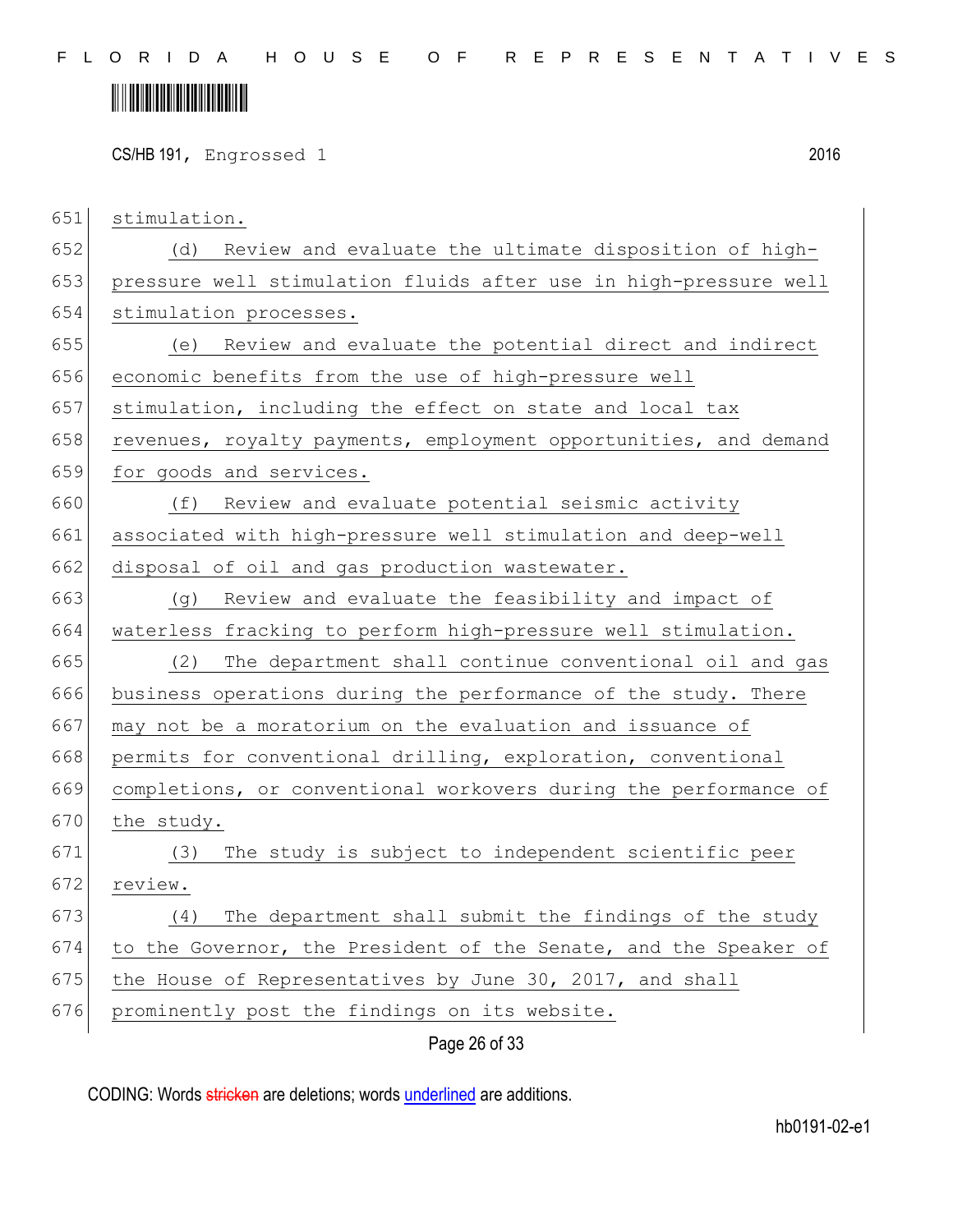## 

CS/HB 191, Engrossed 1 2016

| 677 | The department may not adopt rules for high-pressure<br>(5)             |
|-----|-------------------------------------------------------------------------|
| 678 | well stimulation until the findings of the study are submitted          |
| 679 | to the Legislature. However, by March 1, 2018, the department           |
| 680 | shall adopt rules to implement the findings of the study if such        |
| 681 | rules are warranted to protect public health, safety, and the           |
| 682 | environment.                                                            |
| 683 | Section 9. Paragraph (a) of subsection (1) of section                   |
| 684 | 377.37, Florida Statutes, is amended to read:                           |
| 685 | 377.37 Penalties.-                                                      |
| 686 | $(1)$ (a) A $A$ <sub>n</sub> person who violates any provision of this  |
| 687 | chapter $\frac{1}{2}$ or any rule, regulation, or order of the division |
| 688 | made under this chapter or who violates the terms of any permit         |
| 689 | to drill for or produce oil, gas, or other petroleum products           |
| 690 | referred to in s. $377.242(1)$ or to store gas in a natural gas         |
| 691 | storage facility, or any lessee, permitholder, or operator of           |
| 692 | equipment or facilities used in the exploration for, drilling           |
| 693 | for, or production of oil, gas, or other petroleum products, or         |
| 694 | storage of gas in a natural gas storage facility, who refuses           |
| 695 | inspection by the division as provided in this chapter, is              |
| 696 | liable to the state for any damage caused to the air, waters, or        |
| 697 | property, including animal, plant, or aquatic life, of the state        |
| 698 | and for reasonable costs and expenses of the state in tracing           |
| 699 | the source of the discharge, in controlling and abating the             |
| 700 | source and the pollutants, and in restoring the air, waters, and        |
| 701 | property, including animal, plant, and aquatic life, of the             |
| 702 | state. Furthermore, such person, lessee, permitholder, or               |
|     | Page 27 of 33                                                           |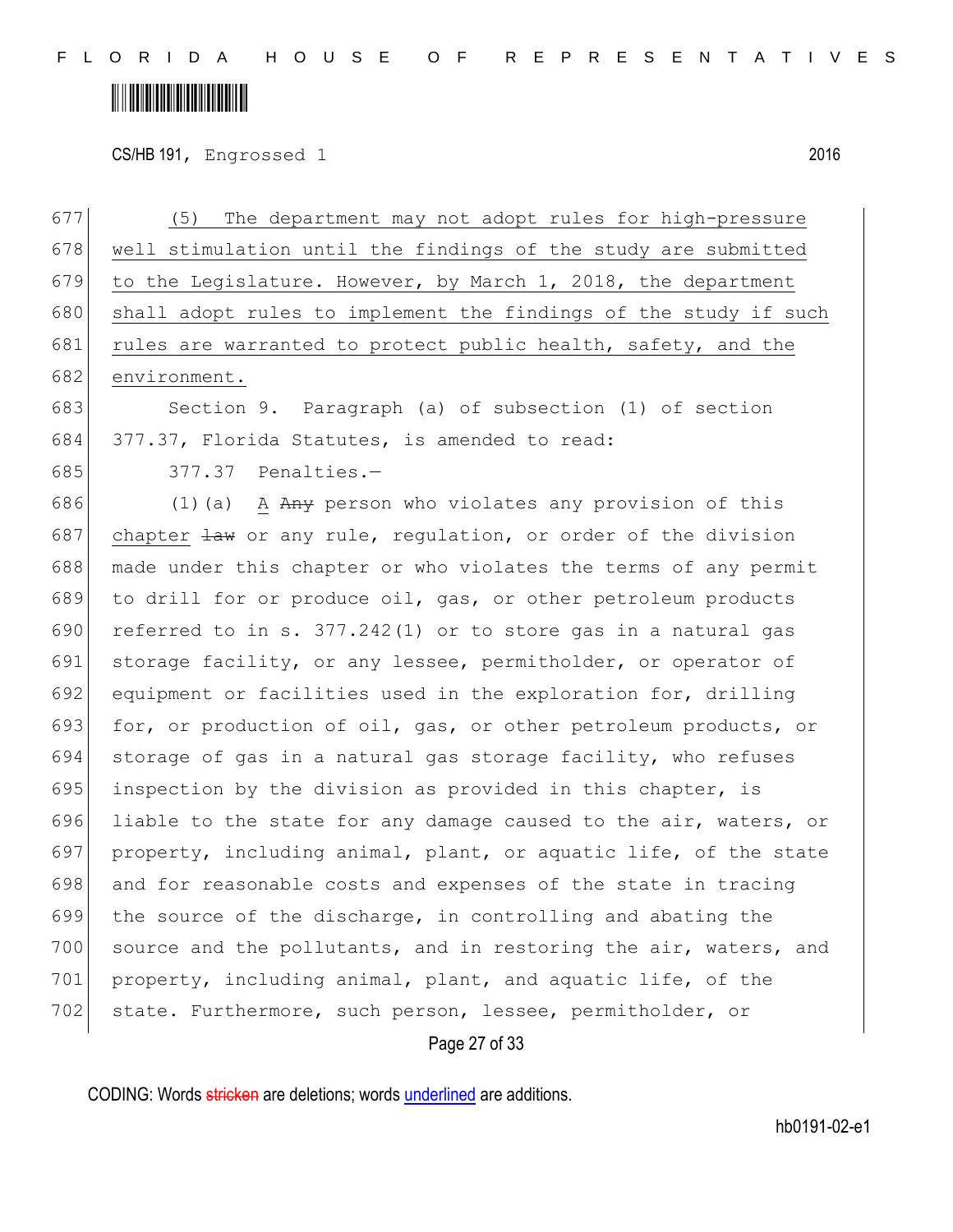### 

CS/HB 191, Engrossed 1 2016

Page 28 of 33 703 operator is subject to the judicial imposition of a civil 704 penalty  $\frac{1}{2}$  an amount of not more than \$25,000 \$10,000 for each 705 offense. However, the court may receive evidence in mitigation. 706 Each day during any portion of which such violation occurs 707 constitutes a separate offense. This paragraph does not 708 authorize Nothing herein shall give the department the right to 709 bring an action on behalf of a any private person. 710 Section 10. Section 377.45, Florida Statutes, is created 711 to read: 712 377.45 High-pressure well stimulation chemical disclosure 713 registry.-714 (1)(a) The department shall designate the national 715 chemical disclosure registry, known as FracFocus, developed by 716 the Ground Water Protection Council and the Interstate Oil and 717 Gas Compact Commission, as the state's registry for chemical 718 disclosure for all wells on which high-pressure well 719 stimulations are performed. The department shall provide a link 720 to FracFocus on its website. 721 (b) In addition to a permit applicant having to provide 722 the following information to the department as part of the 723 permit application process, a service provider, vendor, or well 724 owner or operator shall report, as established by department 725 rule, to the department, at a minimum, the following 726 information: 727 1. The name of the service provider, vendor, or well owner 728 or operator.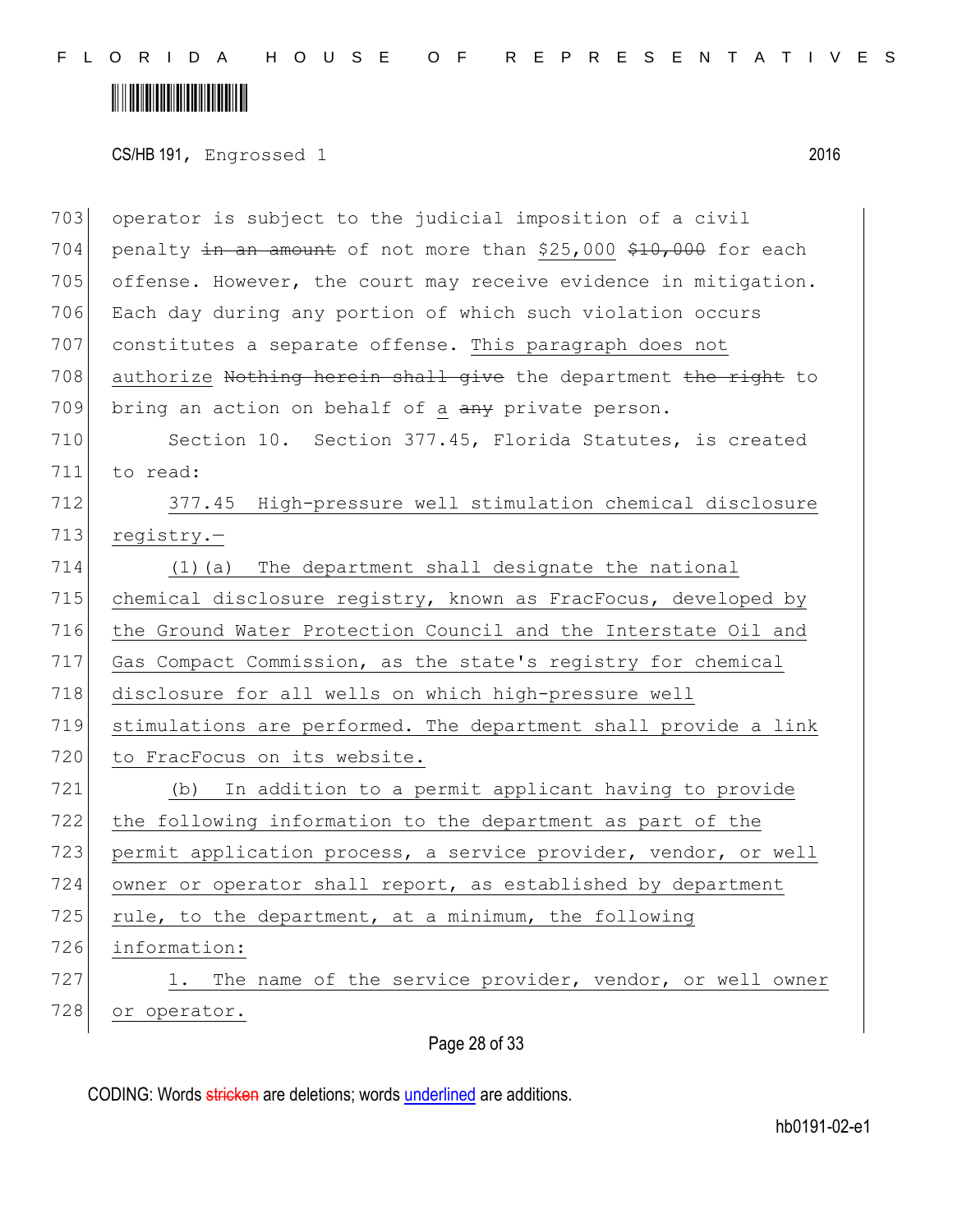## 

CS/HB 191, Engrossed 1 2016

| 729 | The date of completion of the high-pressure well<br>2.                                                                                                                                                                                                                                                                                                                                                                                                                                                                                                                                                                       |  |  |  |  |  |  |
|-----|------------------------------------------------------------------------------------------------------------------------------------------------------------------------------------------------------------------------------------------------------------------------------------------------------------------------------------------------------------------------------------------------------------------------------------------------------------------------------------------------------------------------------------------------------------------------------------------------------------------------------|--|--|--|--|--|--|
| 730 | stimulation.                                                                                                                                                                                                                                                                                                                                                                                                                                                                                                                                                                                                                 |  |  |  |  |  |  |
| 731 | The county in which the well is located.<br>3.                                                                                                                                                                                                                                                                                                                                                                                                                                                                                                                                                                               |  |  |  |  |  |  |
| 732 | The API Well Number.<br>4.                                                                                                                                                                                                                                                                                                                                                                                                                                                                                                                                                                                                   |  |  |  |  |  |  |
| 733 | 5.<br>The well name and number.                                                                                                                                                                                                                                                                                                                                                                                                                                                                                                                                                                                              |  |  |  |  |  |  |
| 734 | 6.<br>The longitude and latitude of the wellhead.                                                                                                                                                                                                                                                                                                                                                                                                                                                                                                                                                                            |  |  |  |  |  |  |
| 735 | 7.<br>The total vertical depth of the well.                                                                                                                                                                                                                                                                                                                                                                                                                                                                                                                                                                                  |  |  |  |  |  |  |
| 736 | 8.<br>The total volume of water used in the high-pressure                                                                                                                                                                                                                                                                                                                                                                                                                                                                                                                                                                    |  |  |  |  |  |  |
| 737 | well stimulation.                                                                                                                                                                                                                                                                                                                                                                                                                                                                                                                                                                                                            |  |  |  |  |  |  |
| 738 | 9. Each chemical ingredient that is subject to 29 C.F.R.                                                                                                                                                                                                                                                                                                                                                                                                                                                                                                                                                                     |  |  |  |  |  |  |
| 739 | s. 1910.1200 (g) (2) and the ingredient concentration in the high-                                                                                                                                                                                                                                                                                                                                                                                                                                                                                                                                                           |  |  |  |  |  |  |
| 740 | pressure well stimulation fluid by mass for each well on which a                                                                                                                                                                                                                                                                                                                                                                                                                                                                                                                                                             |  |  |  |  |  |  |
| 741 | high-pressure well stimulation is performed.<br>10. The trade or common name and the CAS Registry Number<br>for each chemical ingredient.<br>The department shall report to FracFocus all<br>(C)<br>information received under paragraph (b), excluding any<br>information protected under chapter 688.<br>(d)<br>any information specified in this section, the department shall<br>post the information on its website, excluding any information<br>protected under chapter 688.<br>A service provider, vendor, or well owner or operator<br>(2)<br>shall:<br>Report the information required under subsection (1)<br>(a) |  |  |  |  |  |  |
| 742 |                                                                                                                                                                                                                                                                                                                                                                                                                                                                                                                                                                                                                              |  |  |  |  |  |  |
| 743 |                                                                                                                                                                                                                                                                                                                                                                                                                                                                                                                                                                                                                              |  |  |  |  |  |  |
| 744 |                                                                                                                                                                                                                                                                                                                                                                                                                                                                                                                                                                                                                              |  |  |  |  |  |  |
| 745 |                                                                                                                                                                                                                                                                                                                                                                                                                                                                                                                                                                                                                              |  |  |  |  |  |  |
| 746 |                                                                                                                                                                                                                                                                                                                                                                                                                                                                                                                                                                                                                              |  |  |  |  |  |  |
| 747 | If FracFocus cannot accept and make publicly available                                                                                                                                                                                                                                                                                                                                                                                                                                                                                                                                                                       |  |  |  |  |  |  |
| 748 |                                                                                                                                                                                                                                                                                                                                                                                                                                                                                                                                                                                                                              |  |  |  |  |  |  |
| 749 |                                                                                                                                                                                                                                                                                                                                                                                                                                                                                                                                                                                                                              |  |  |  |  |  |  |
| 750 |                                                                                                                                                                                                                                                                                                                                                                                                                                                                                                                                                                                                                              |  |  |  |  |  |  |
| 751 |                                                                                                                                                                                                                                                                                                                                                                                                                                                                                                                                                                                                                              |  |  |  |  |  |  |
| 752 |                                                                                                                                                                                                                                                                                                                                                                                                                                                                                                                                                                                                                              |  |  |  |  |  |  |
| 753 |                                                                                                                                                                                                                                                                                                                                                                                                                                                                                                                                                                                                                              |  |  |  |  |  |  |
| 754 | to the department within 60 days after the initiation of the                                                                                                                                                                                                                                                                                                                                                                                                                                                                                                                                                                 |  |  |  |  |  |  |
|     | Page 29 of 33                                                                                                                                                                                                                                                                                                                                                                                                                                                                                                                                                                                                                |  |  |  |  |  |  |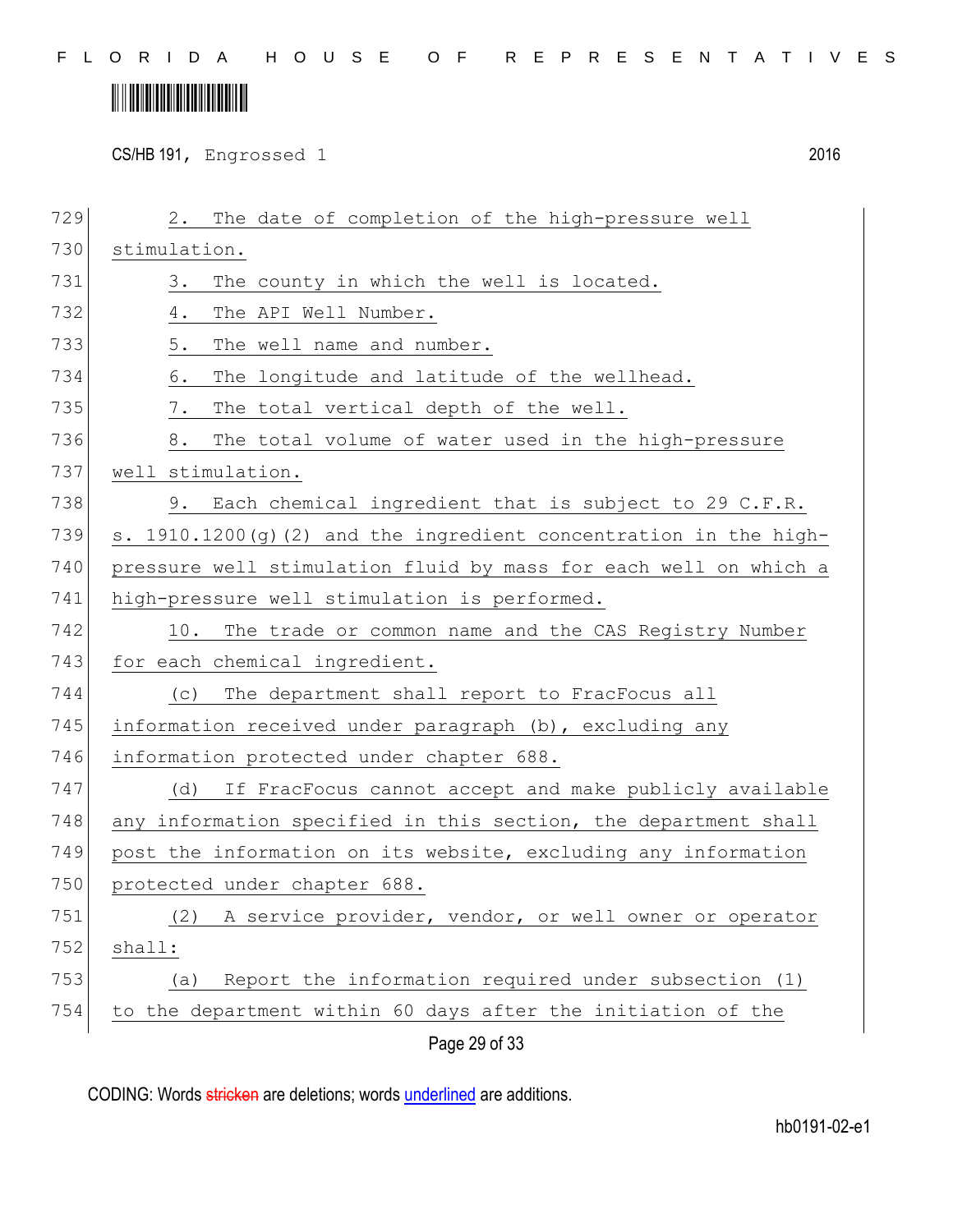### 

CS/HB 191, Engrossed 1 2016

Page 30 of 33 755 high-pressure well stimulation for each well on which such high-756 pressure well stimulation is performed. 757 (b) Notify the department if any chemical ingredient not 758 previously reported is intentionally included and used for the 759 purpose of performing a high-pressure well stimulation. 760 (3) This section does not apply to an ingredient that: 761 (a) Is not intentionally added to the high-pressure well 762 stimulation; or 763 (b) Occurs incidentally or is otherwise unintentionally 764 present in a high-pressure well stimulation. 765 (4) The department shall adopt rules to administer this 766 section. 767 Section 11. Section 377.07, Florida Statutes, is amended 768 to read: 769 377.07 Division of Water Resource Management; powers, 770 duties, and authority.—The Division of Water Resource Management 771 of the Department of Environmental Protection is hereby vested 772 with power, authority, and duty to administer, carry out, and 773 enforce the provisions of this part law as directed in s.  $774 \mid 370.02(3)$ . 775 Section 12. Section 377.10, Florida Statutes, is amended 776 to read: 777 377.10 Certain persons not to be employed by division.—A 778  $\vert$  No person in the employ of, or holding any official connection 779 or position with, any person, firm, partnership, corporation, or 780 association of any kind, engaged in the business of buying or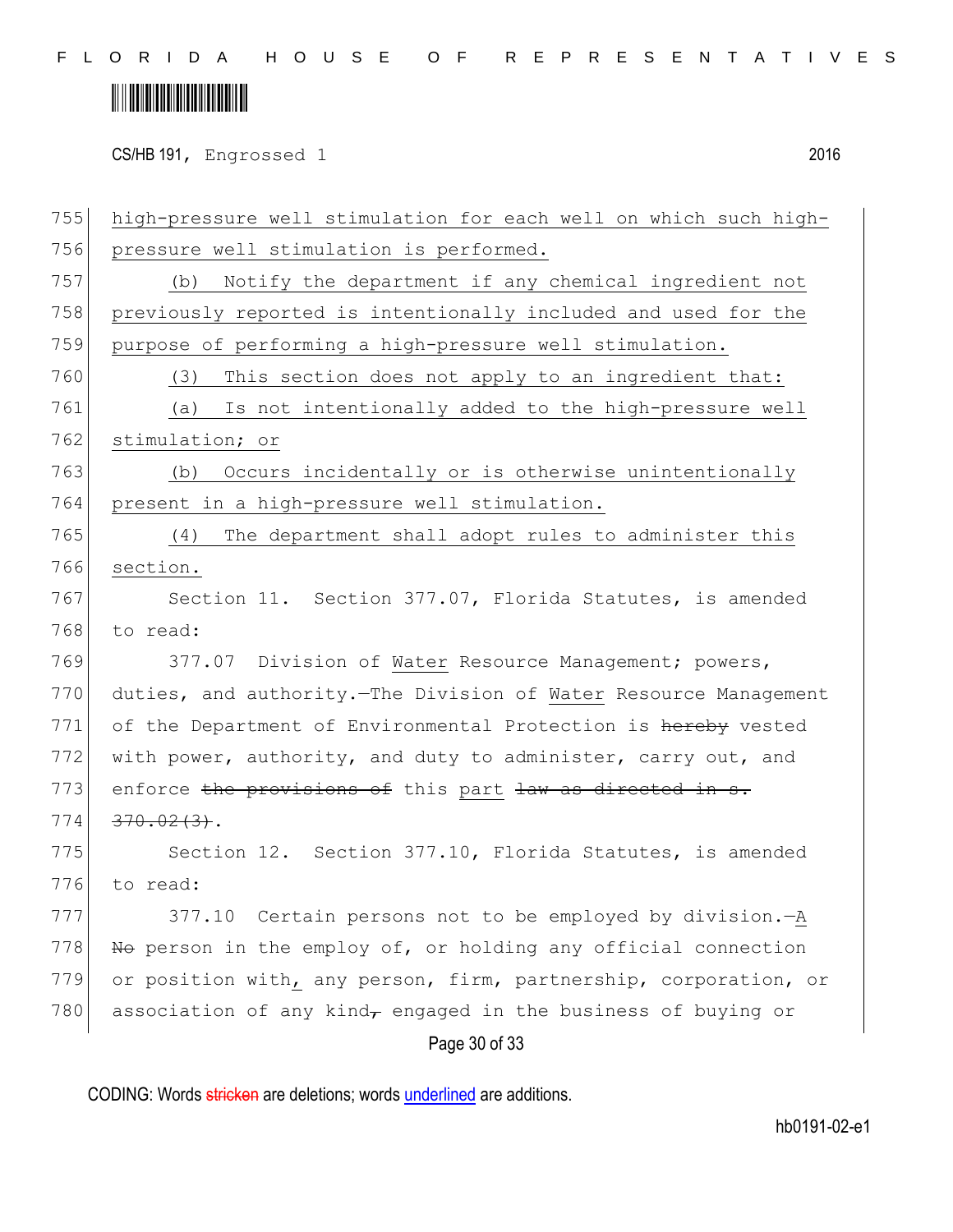CS/HB 191, Engrossed 1 2016

781 selling mineral leases, drilling wells in the search of oil or 782 gas, or producing, transporting, refining, or distributing oil 783 or gas may not shall hold any position under, or be employed by, 784 the Division of Water Resource Management in the prosecution of 785 its duties under this part  $\frac{1}{2}$ .

786 Section 13. Subsection (1) of section 377.243, Florida 787 Statutes, is amended to read:

788 377.243 Conditions for granting permits for extraction 789 through well holes.-

790 (1) Before applying Prior to the application to the 791 Division of Water Resource Management for the permit to drill 792 for oil, gas, and related products referred to in s.  $377.242(1)$ , 793 the applicant must own a valid deed, or other muniment of title,  $794$  or lease granting the  $s$ aid applicant the privilege to explore 795 for oil, gas, or related mineral products to be extracted only 796 through the well hole on the land or lands included in the 797 application. However, unallocated interests may be unitized 798 according to s. 377.27.

799 Section 14. Subsection (1) of section 377.244, Florida 800 Statutes, is amended to read:

801 377.244 Conditions for granting permits for surface 802 exploratory and extraction operations.-

803 (1) Exploration for and extraction of minerals under and 804 by virtue of the authority of a grant of oil, gas, or mineral 805 rights, or which, subsequent to such grant, may be interpreted  $806$  to include the right to explore for and extract minerals which

Page 31 of 33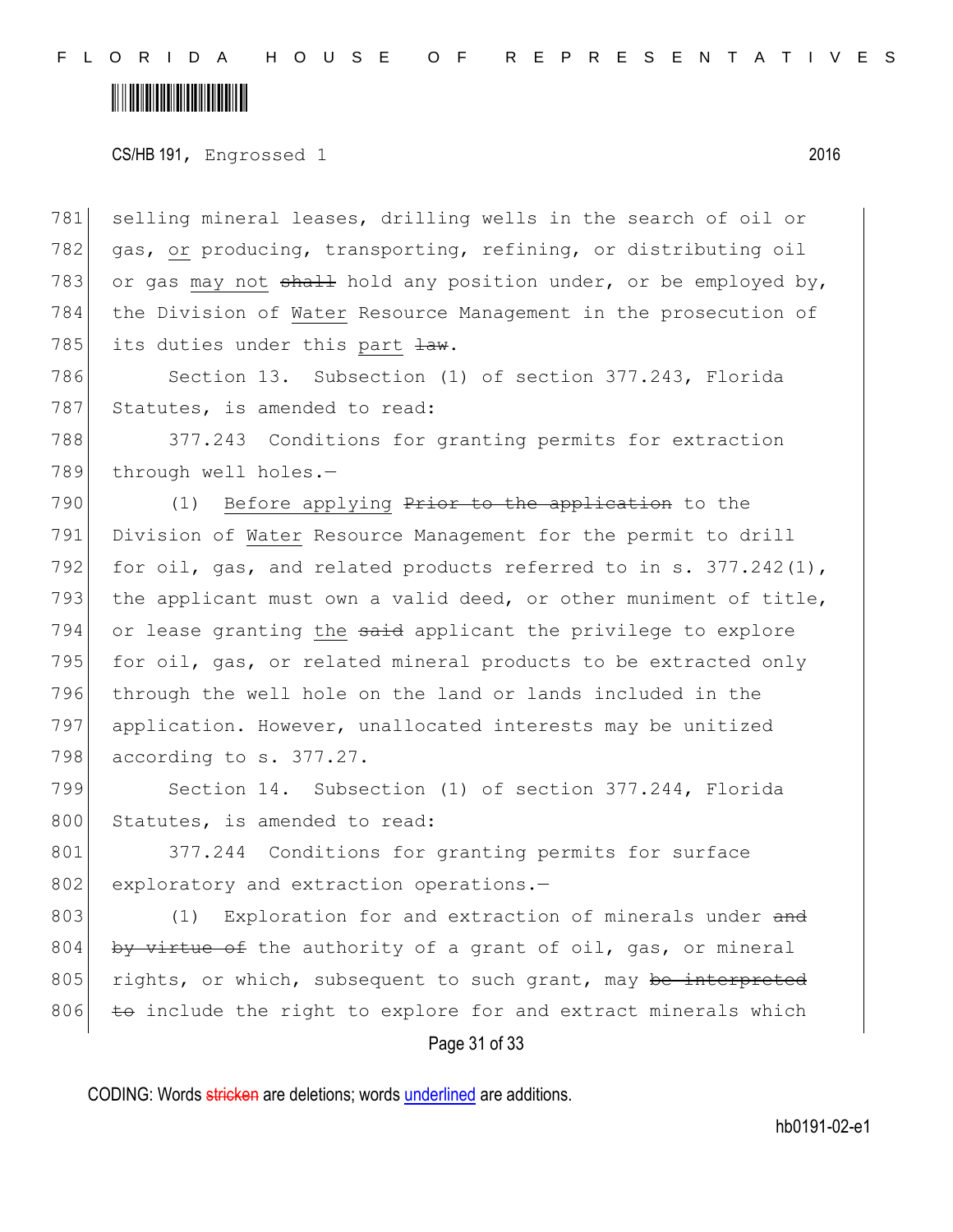### 

CS/HB 191, Engrossed 1 2016

807 are subject to extraction from the land by means other than 808 through a well hole, that is by means of surface exploratory and 809 extraction operations such as sifting of the sands, dragline, 810 open pit mining, or other type of surface operation, which would 811 include movement of sands, dirt, rock, or minerals, shall be 812 exercised only pursuant to a permit issued by the Division of 813 Water Resource Management upon the applicant's compliance 814 applicant complying with the following conditions:

815 (a) The applicant must own a valid deed, or other muniment 816 of title, or lease granting the applicant the right to explore 817 for and extract oil, gas, and other minerals from the said 818 lands.

819 (b) The applicant shall post a good and sufficient surety 820 bond with the division in such amount as the division determines 821 may determine is adequate to afford full and complete protection 822 for the owner of the surface rights of the lands described in 823 the application, conditioned upon the full and complete 824 restoration, by the applicant, of the area over which the 825 exploratory and extraction operations are conducted to the same 826 condition and contour in existence before prior to such 827 operations.

828 Section 15. For the 2016-2017 fiscal year, the sum of \$1 829 million in nonrecurring funds is appropriated from the General 830 Revenue Fund to the Department of Environmental Protection to 831 conduct a high-pressure well stimulation study pursuant to s. 832 377.2436, Florida Statutes, as created by this act.

Page 32 of 33